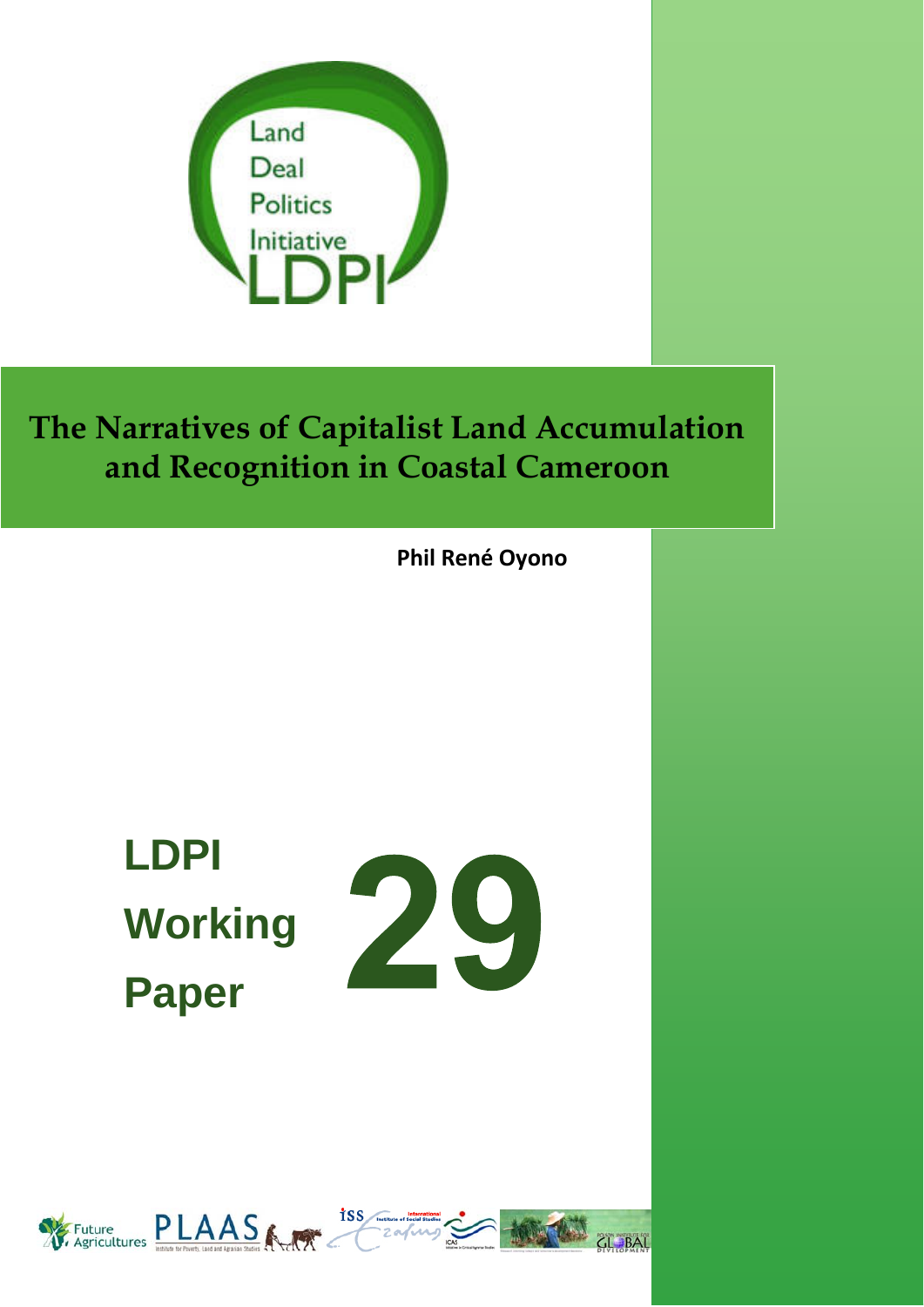*By* Phil René Oyono

| Published by:                                  |                                                                   |                                                                              |                        |
|------------------------------------------------|-------------------------------------------------------------------|------------------------------------------------------------------------------|------------------------|
| The Land Deal Politics Initiative              |                                                                   |                                                                              |                        |
| www.iss.nl/ldpi                                |                                                                   |                                                                              |                        |
| landpolitics@gmail.com                         |                                                                   |                                                                              |                        |
|                                                |                                                                   |                                                                              |                        |
| in collaboration with:                         |                                                                   |                                                                              |                        |
| <b>Institute for Development Studies (IDS)</b> |                                                                   |                                                                              |                        |
| University of Sussex                           |                                                                   |                                                                              |                        |
| Library Road                                   |                                                                   |                                                                              |                        |
| Brighton, BN1 9RE                              |                                                                   |                                                                              |                        |
| United Kingdom                                 |                                                                   |                                                                              |                        |
| Tel: +44 1273 606261                           |                                                                   | Fax: +44 1273 621202   E-mail: ids@ids.ac.uk                                 | Website: www.ids.ac.uk |
|                                                |                                                                   |                                                                              |                        |
|                                                | <b>Initiatives in Critical Agrarian Studies (ICAS)</b>            |                                                                              |                        |
|                                                | <b>International Institute of Social Studies (ISS)</b>            |                                                                              |                        |
| P.O. Box 29776                                 |                                                                   |                                                                              |                        |
| 2502 LT The Hague                              |                                                                   |                                                                              |                        |
| The Netherlands                                |                                                                   |                                                                              |                        |
| Tel: +31 70 426 0664                           |                                                                   | Fax: +31 70 426 0799   E-mail: iss.icas@gmail.com   Website: www.iss.nl/icas |                        |
|                                                | The Institute for Poverty, Land and Agrarian Studies (PLAAS)      |                                                                              |                        |
|                                                | School of Government, Faculty of Economic and Management Sciences |                                                                              |                        |
|                                                | University of the Western Cape, Private Bag X17                   |                                                                              |                        |
| Bellville 7535, Cape Town                      |                                                                   |                                                                              |                        |
| South Africa                                   |                                                                   |                                                                              |                        |
|                                                | Tel: +27 21 959 3733 Fax: +27 21 959 3732                         |                                                                              |                        |
|                                                |                                                                   |                                                                              |                        |
|                                                | The Polson Institute for Global Development                       |                                                                              |                        |
| Department of Development Sociology            |                                                                   |                                                                              |                        |
| <b>Cornell University</b>                      |                                                                   |                                                                              |                        |
| 133 Warren Hall                                |                                                                   |                                                                              |                        |
| Ithaca NY 14853                                |                                                                   |                                                                              |                        |
| <b>United States of America</b>                |                                                                   |                                                                              |                        |
| Tel: +1 607 255-3163                           | Fax: +1 607 254-2896                                              |                                                                              |                        |

© May 2013 *All rights reserved. No part of this publication may be reproduced or transmitted in any form or by any means without prior permission from the publisher and the author.*

*Published with support from the UK Department for International Development (DfID), Atlantic Philanthropies, Inter-Church Organization for Development Cooperation (ICCO), Ford Foundation and Miserior.*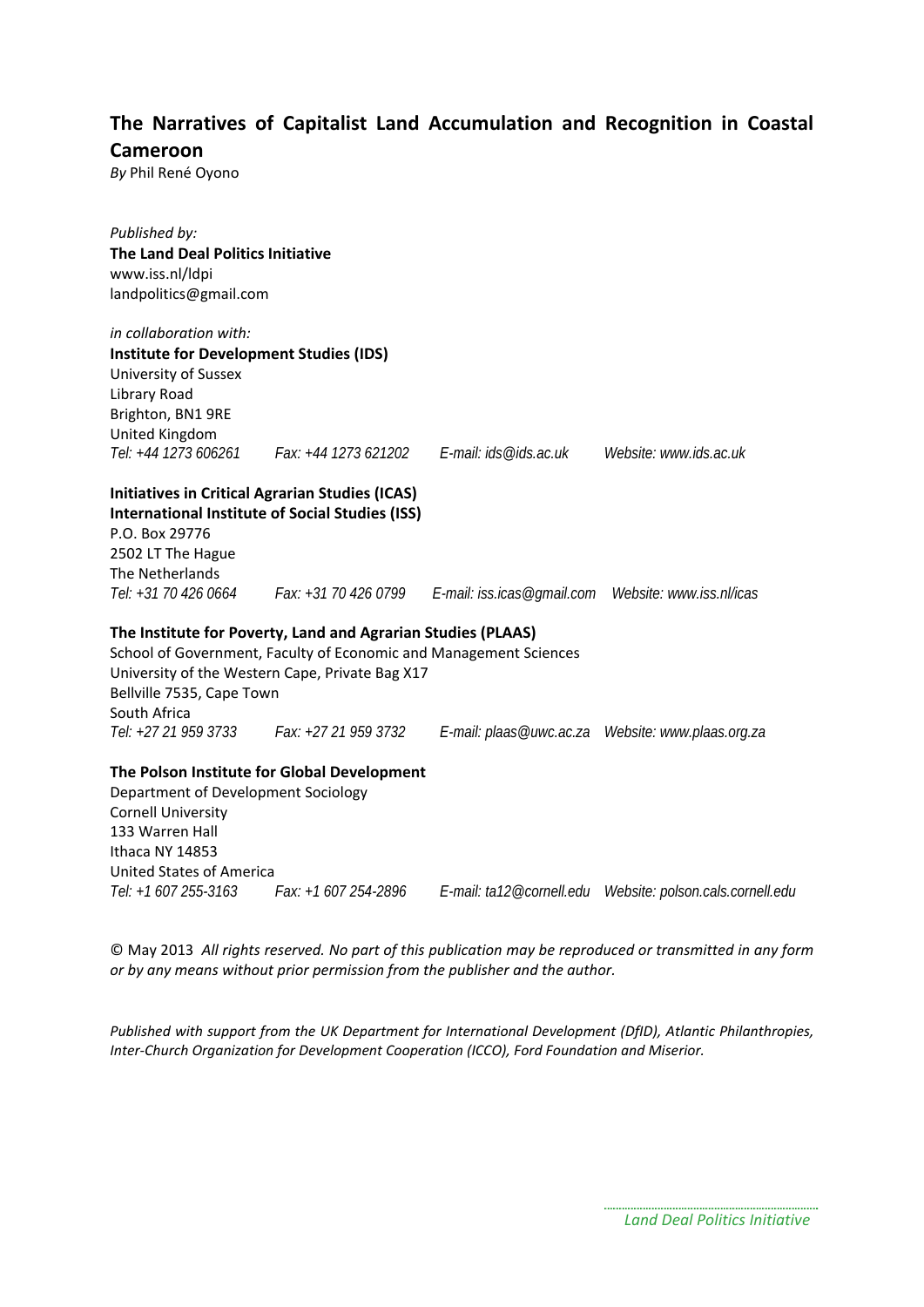#### Abstract

Coastal Cameroon is currently the arena of land acquisition operations for large-scale agricultural investments, mainly the monoculture of palm oil. Huge agro-industrial concessions are increasingly granted, very often in obscure conditions. The phenomenon shows a great replicability across the country – and its geometry is actually difficult to master. But while examining the issue of land rush and transfer, it should be noted that Coastal Cameroon's agrarian history is a history of land dispossession since German colonization (1884-1914), passing through British and French colonization (1918-1960). This paper is an assessment, put as narratives, of the trajectories of land dispossession in this region (an ancient phenomenon), on the one hand, and land accumulation by transnational companies (a new phenomenon), on the other. The paper informs that: (i) these different land control and appropriation processes went – and are going – hand in hand with the misrecognition of institutions mandated for local representation, including customary institutions/mechanisms and local governments; (ii) the agrarian capitalism in effect is a tentacular phenomenon, which aims at incorporating all the rural landscape in its niche through the so-called village plantations option and the formation of a local agrarian sub-capitalism by local elites, leading to the reversal of customary tenure logics and the amplification of land individualization practices; (iii) institution recognition or misrecognition are among the driving forces of land conflict across the region yesterday and today; (iv) three future land scenarios are likely to occur in Coastal Cameroon in the next decades, the most dramatic being the radicalization of the land tenure issue, as a result of land marginalization – through land grab operations – and the rise of a violent social grammar rejecting the alliance between the state and the transnational capitalism. This is an eminently problematic policy and political challenge in today's Cameroon and Africa.

#### About the Author

**Phil René Oyono** is a natural resource sociologist. He is currently Lead Researcher with the Responsive Forest governance Initiative (RFGI), a joint Council for the Development of Social Research in Africa (CODESRIA), University of Illinois and the International Union for the Conservation of Nature (IUCN) research program. Oyono is also a Research Fellow and Policy Analyst with the Rights and Resources Initiative (RRI), a US-based global coalition promoting secure community tenure rights in Africa, Asia and Latin America. By and large, his research deals with natural resource sociology, political ecology, social philosophy and critical theory, with a focus on environmental decentralizations, resource tenure, resource benefit sharing, access, conflicts, community-level adaptation, forest minorities and policy innovation.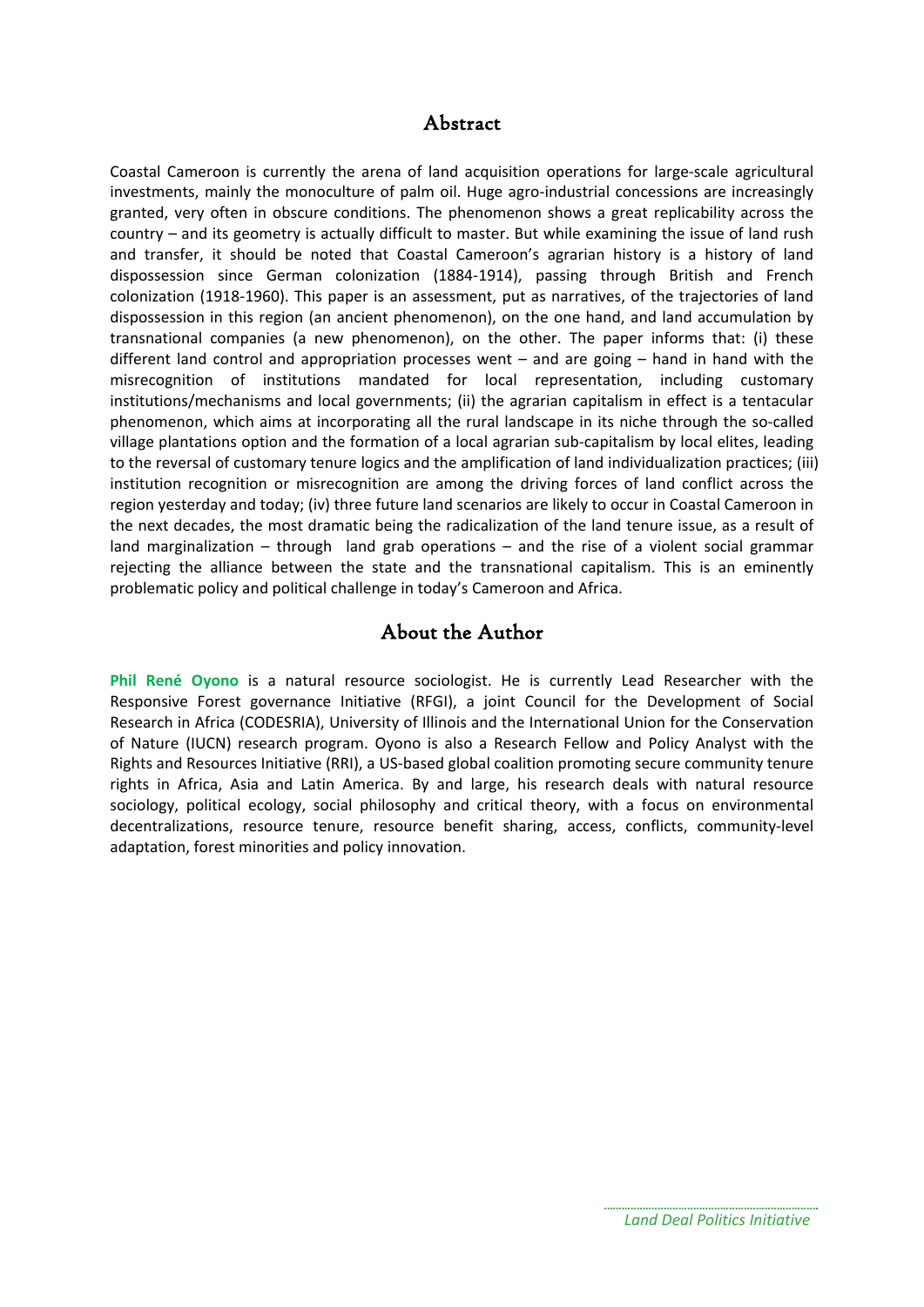### Table of Contents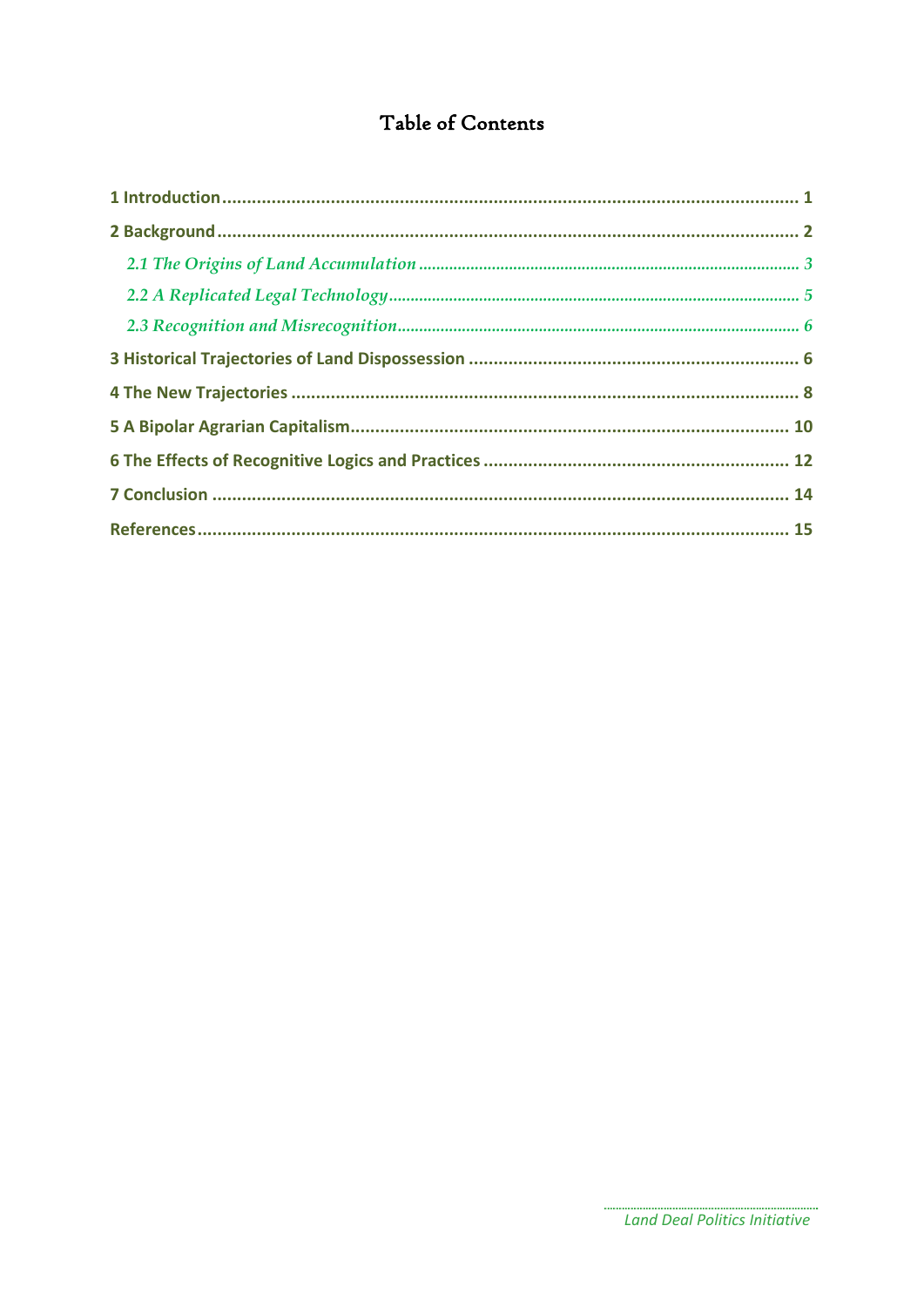*"Before the arrival of the Europeans, relationships between the local people and land were those of insuring security of spaces conquered by ethnic groups… and inside these spaces, those of venerating and using. In these societies, land is so sacred that private ownership is not possible. Property is basically collective".* 

Kenfack (2012 : 7)

#### <span id="page-4-0"></span>**1 Introduction**

 $\overline{a}$ 

To date, Cameroon's landholding and tenure systems – including customary systems – have already experienced *three great transformations[1](#page-4-1)* – or what Hall (2010) calls *policy cycles*. There is little doubt that the *first great transformation* took place, with traditional farming systems, during the formation of ethnic territories by successive migration waves in the 16th, 17th and 18th centuries (Maquet*et al.* 1972). The *second great transformation* occurred through the colonial intrusion: it resulted in a severe upheaval and dismantling of local territorial logics and customary tenure rights by various colonial administrations (Oyono [2](#page-4-2)005).  $2$ Some analysts note that after the independence of the country in 1960, the state significantly consolidated the legal and institutional bases of the *second great transformation*, by reproducing the "state domain" paradigm (or state land and forest estate) in land and forest legislations (Diaw and Njomkap 1998; Nguiffo*et al*. 2008; Alden Wily 2011).

The establishment of this paradigm has, *de facto* and *de jure*, imposed the state as the ultimate "master of land and forest", to which  $-$  conversely  $-$  the local communities continue to claim ownership rights, spread out over centuries, and erected on the basis of occupation and use through custom and appropriate economic logics (Anyangwe 1984; Oyono 2005; Alden Wily 2011). Under such legal and institutional conditions, the local communities became simple users, rather than rights-holders, of their land (Diaw and Njomkap 1998; Puépi 2010). Moreover, the *second great transformation* led to the incorporation, progressive and irreversible, of Cameroon's land into circuits of agrarian capitalism, with the creation of large agro-industrial complexes, as shown by various studies (Courade 1984; Konings 1986; Bakoumé*et al.* 2002; Gerber 2007; Richards 2013).

Since the beginning of the mid-2000s, we have entered the *third great transformation*. Like in many other developing countries (Smolek 2004; BorrasJr*et al.*2008; Peluso and Lund 2011; White et *al.* 2012), the question of land control and appropriation is coming up today in a more critical intonation and grammar in Coastal Cameroon (Gerber 2009; Nguiffo and Schwartz 2012; Oakland Institute 2012; Schwartz *et al.* 2012). Territoriality – associated, within national borders, with strong economic and policy issues and challenges – has become a global concern (Borras 2009; Cotula 2012; Kelly 2012; White *et al.* 2012). In this regard, Cameroon, alongside with the other countries of the Congo Basin, is, fully, embarked on the global movement of land transfer and leasing–through very complex transactions and deals with strong involvement of global financial capital (Cotula 2011; Cotula 2012; Karsenty and Ongolo 2012).

In general, these transactions are powered by the ongoing mutant neo-liberalism rooted in the mystique of privatization and capital accumulation (Bakoumé*et al.* 2000; Moyo 2008; Cotula 2012; Hall 2012). In other words, neo-liberalism  $-$  its discourse, policies and practices  $-$  and its developmental grammar seek to demonstrate that in Africa three postulates are essential, as mentioned and criticized by Moyo (2008) and White *et al* (2012). Firstly, state disengagement should be the rule and not the exception. Secondly, the extent of collective land rights-holding should be

<span id="page-4-1"></span> $1$  I do not take into account change introduced in local systems by the Fulbé conquest and the associated imposition of the Islamic legislation in a series of ethnic territories in Northern Cameroon in the 19th century (Gonné2010), for two reasons. First is that the imposition of the Islamic legislation has not been a country-wide; second is that Coastal Cameroon is geographically very far from the areas that were invaded by the Fulbé.

<span id="page-4-2"></span> $2$  The Germans, first (1884-1914), and the British and the French, afterwards (1918-1960).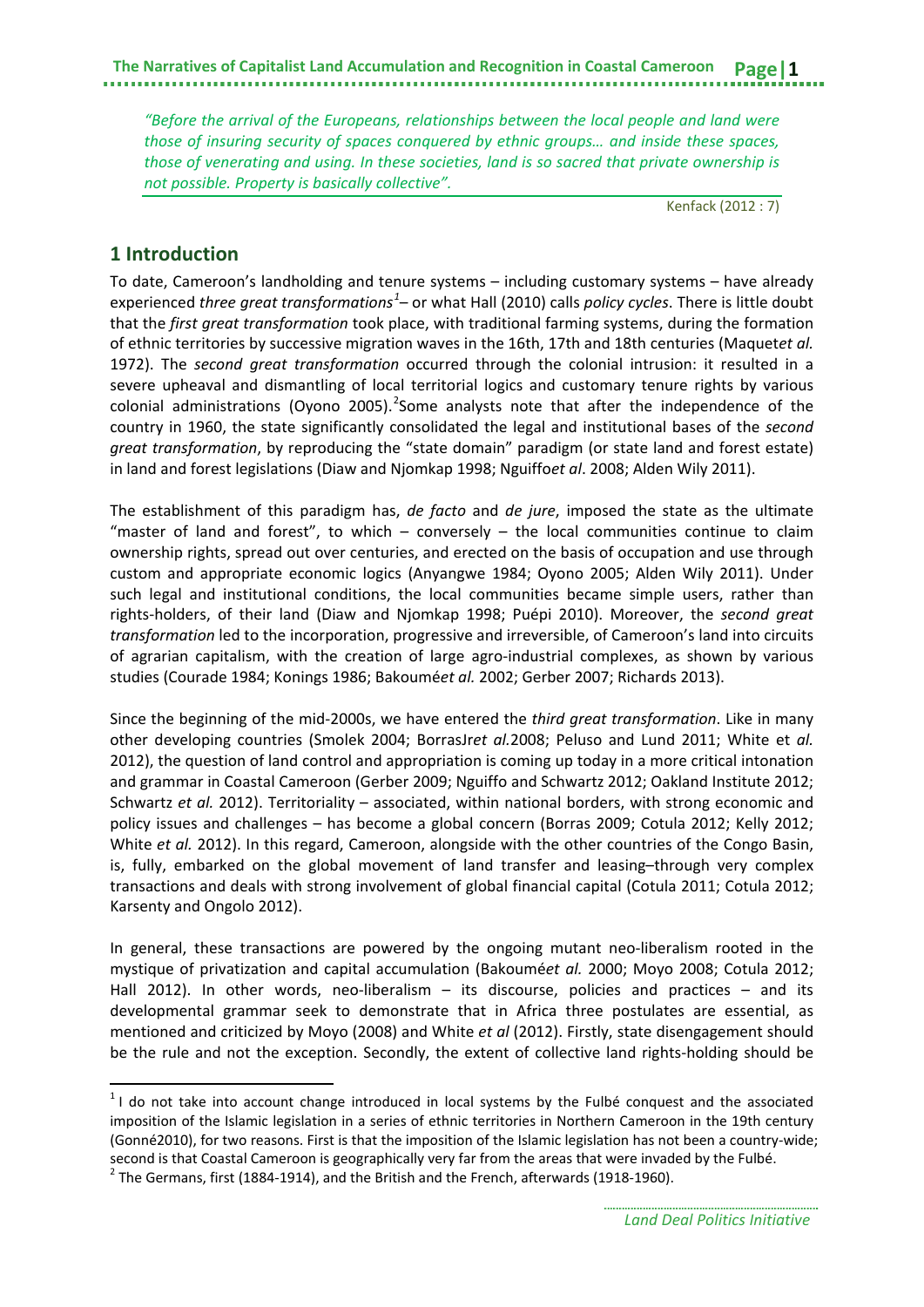reduced and land–of course–transferred amongst a domestic or comprador agrarian elite and multinational entities. Thirdly, these new arrangements would be more efficient in terms of growth and wealth creation.

A considerable body of social science has been concentrating on land control issues over the past decades, with the theoretical weight of notions such as exclusion, expropriation, accumulation, viewed as the outcomes of both global and domestic power relations over land resources (Barrows and Roth 1990; Moyo 2008; Hall 2010; Peluso and Lund 2011; Hall 2012). I share this theoretical concern. Therefore I am, hereby, evidencing it with a historical approach to land and agrarian change in Cameroon, on the one hand. On the other, I am, very briefly, plunging land relations and arrangements in the theory of recognition, as outlined nowadays by some outstanding thinkers (Honneth 1996; Fraser 2000; Anderson 2009).

By recognition, I mean, in my phraseology and in this context, "recognition of local institutions". In this essay I develop a body of narratives of land dispossession, transfer and acquisition in Cameroon since the German colonization in the  $19<sup>th</sup>$  century. At the same time, I put in perspective, in the same narratives, the question of the recognition of local institutions (both informal and formal) with the conditions of land dispossession, transfer and acquisition, on the one hand, and the social dynamics engendered by the politics of land control, on the other. My basic argument is that while dispossession/accumulation are central to the agrarian question, recognitive processes shape both national and local politics and, thereby, have a significant symbolic and material potential downstream, in terms of *claim-making*, *conflict* or *status quo keeping*

The first section of this essay draws the legal profile of land governance since the Germans and introduces the concept and practices of institutional recognition/misrecognition<sup>[3](#page-5-1)</sup>in processes of land dispossession and accumulation. The second section redraws the trajectories and geometry of land dispossession and accumulation in Cameroon, in general, and in the coastal areas, in particular. The third section is a synthesis of current developments, including the acquisition of large-scale concessions, the consolidation of the process of privatization of land in the hands of certain actors and the multiplication of experiences aiming at capitalizing customary land and forest. The fourth section examines the bipolarity of agrarian capitalism in Cameroon, on the basis of its domestic and global agency and gives a short overview of the potential of the politics of land control for engendering conflicts and social struggles. The conclusion of this essay outlines future scenarios relating to this phenomenon in Coastal Cameroon.

#### <span id="page-5-0"></span>**2 Background**

Before exploring the historical trajectories of land dispossession, accumulation and rush in Coastal Cameroon – through the various agrarian transformations evoked in the previous section – and examining ongoing developments, it seems appropriate to make a brief presentation of some founding factors. In addition, I am introducing the question of institutional recognition in this section, using critical and social theory. The conjunction of the question of the *legal dispossession* of ancestral land and the question of recognition/misrecognition of local institutions that, in principle, must have a voice and say in land governance issues, will help identify some elements for understanding past, present and future land disputes and conflicts.

**.** 

<span id="page-5-1"></span><sup>&</sup>lt;sup>3</sup>Notably correlations between recognition, misrecognition and social dynamics associated with the issue of land and forest tenure.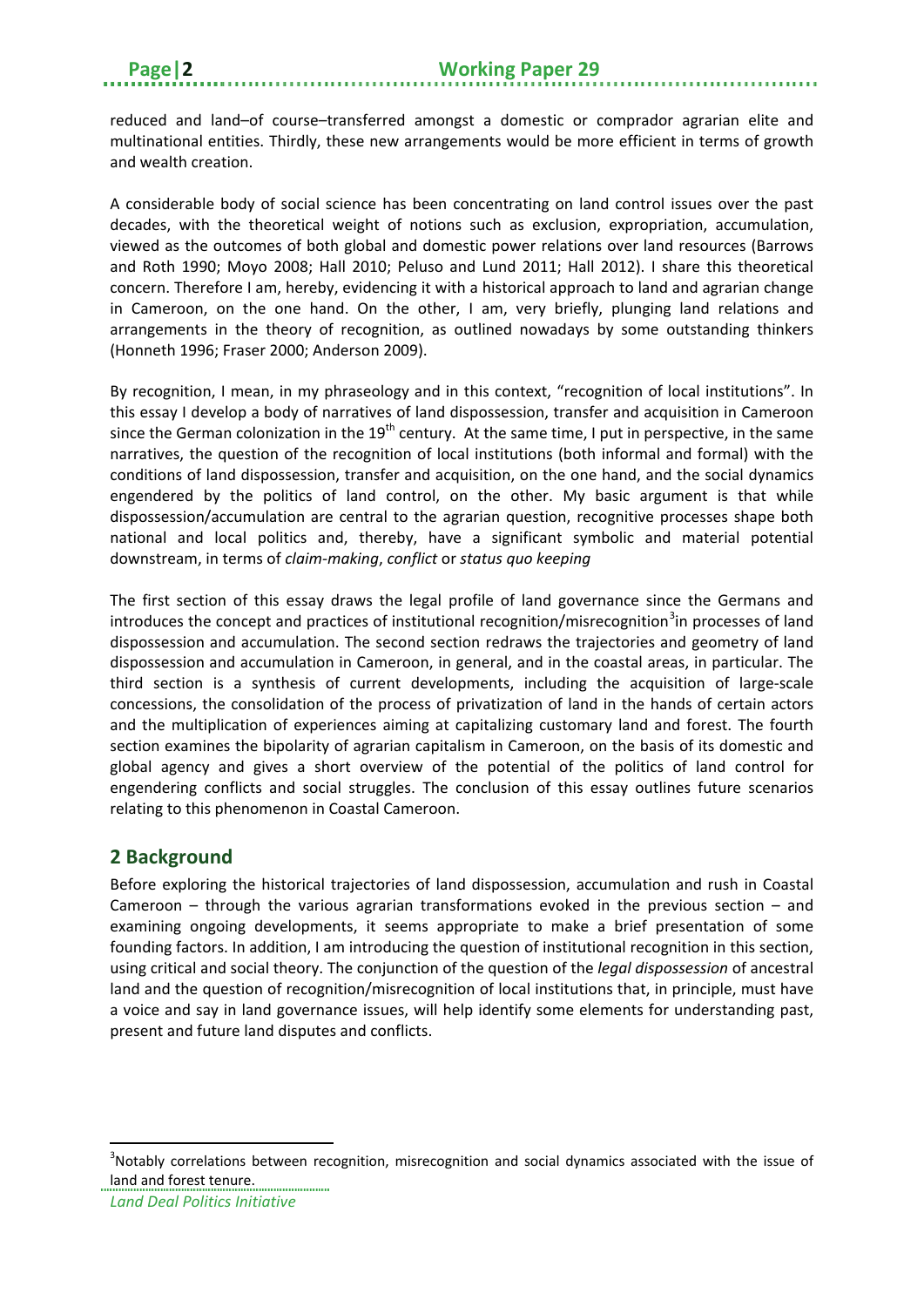

**Map 1**: Coastal Cameroon along the Atlantic Ocean

#### <span id="page-6-0"></span>*2.1 The Origins of Land Accumulation*

In an article published in the mid-1980s, French researcher George Courade makes an analysis of Cameroon's state and its preference for promoting large agro-industrial complexes, on the one hand, and, on the other, assesses the social, political and economic outcomes of this policy choice on peasants and the local communities (Courade 1986). From his perspective, one of the political, economic and ideological objectives of this agricultural development option taken by post-colonial Cameroon is the incorporation of peasants and rural areas, as a whole, in the capitalist system (see also Konings 1996)<sup>[4](#page-6-1)</sup>. This aim is equally a kind of historic reproduction of voracious land acquisition practices institutionalized by the colonial state (Etoga 1971; Oyono 2005; Puépi 2010). Courade's analysis was later validated by Konings (1986, 1993), in his massive work on the social outcomes of capitalist agriculture on peasants and workers in Costal Cameroon, and Moyo (2008), in his study of the issue of land in Africa and the role of the state in the context of "neo-liberal developmentalism".

In Cameroon, the process for dispossessing ethnic land was both the basis and the result of capitalist colonialism, as demonstrated by Mbembe (1996). In the beginning of colonial installation, the German administration legally disqualified all the customary legal systems regarding land (Rudin 1938). In coastal villages, inside the arc of a circle constituted by the towns of Limbe and Kribi (see Map 2 below), the local communities were, irremediably, deprived of their historical land rights and, sometimes in the cases of territorial eviction, their land (Oyono*et al*. 2004). Needless to say, the first well-structured political expressions of Cameroonian nationalism and rejection of the German presence had ideological bases embedded in the question of the control of land and customary territories (Mveng 198[5](#page-6-2); Mbembe 1986)<sup>5</sup>.

 $\overline{a}$ 

<span id="page-6-1"></span> $4$  See also, at a more theoretical level, Bernstein (1979).

<span id="page-6-2"></span><sup>&</sup>lt;sup>5</sup> The "founding fathers" of Cameroonian nationalism, Rudolf Douala Manga Bell (a jurist educated in Germany) and Martin Paul Samba (trained as a colonial army officer in Germany) were – in 1914 – hanged and shot, respectively, for having revolted against colonial authorities and protesting, among other things, against the dispossession of the customary land of the Duala and the Bulu ethnic groups.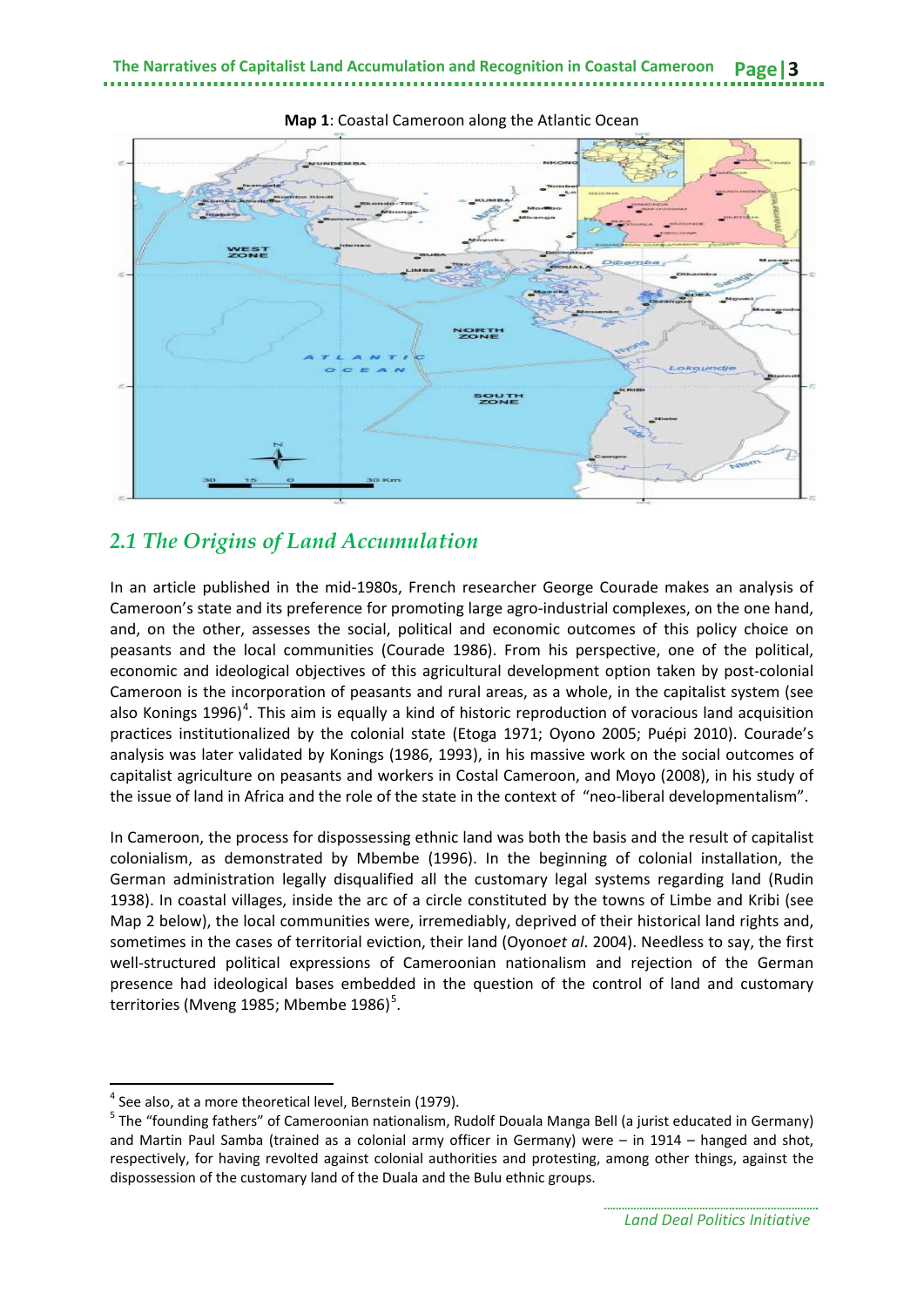As a result, all Coastal Cameroon's land was annexed to the German Crown, unequivocally (Mveng 1985)<sup>[6](#page-7-0)</sup>. After the departure of the Germans, with their defeat in the First World War (1914-1918), the imposition of a French-British joint mandate systematically amplified the dismantling of collective property, previously protected by customary legal systems (Anyangwe 1984). Huge units of customary land became state land. Indeed, after independence all the legal instruments relating to land governance simply reaffirmed the hegemony of the state over land and forest (Diaw and Njomkap 1998), in a legal unilateralism. The first determinant of these transformations in land ownership was highly political (see Box 1, below) – occupation and territorial annexation – with legal, material and symbolic state violence and total domination as the key driving forces (Oyono 2005; Nguiffo*et al.* 2008).

For the German colonial administration, the establishment of land concessions for agricultural purposes was an effective way for, *de facto* and *de jure*, grabbing customary land and forest, on the one hand, and for installing and consolidating a trading system based on the great capital (see Box 1, below), on the other (Mbembe 1996; Oyono 2005). It wasin the 1890s that the process of creation of large agro-industrial plantations was launched by the Germans, with the creation of the West &SüdKamerunGesellschaft and the WestafrikanischePflanungsgesellshaft Victoria, respectively in 1894 and 1896 (Rudin 1938). Spread throughout Coastal Cameroon, and elsewhere in the hinterland, vast plantations of rubber, tea, cocoa, banana and palm oil were installed on customary land by the two German companies (Rudin 1938; Etoga 1971).

#### **Box 1:**At the foundation of agro-industrial companies

Moral and material support that the colonial government quickly gave an official and military look to the process […], to the point that both men and things were subordinated to the development of large plantations. […] It was a clear fact that colonial plantations formed the back bone of the economy of the territory, and therefore successive German, British and French administrations could not deny them.

#### **Source:** Etoga (1971)

After the war, Kamerun (in German) became a co-mandate, with Britain administering the western part of the country and France the eastern part (Mveng1985)[7](#page-7-1).The creation of the Cameroon Development Corporation (CDC) by the British in Coastal Cameroon in 1947 represented an important milestone in the process of land accumulation by the state and its foreign partners (Berderman 1968). After incorporating all the plantations left by the Germans, the land concession attributed to CDC covered all the land around Mount Cameroon and a good portion of the useful land of the southern part of British Cameroon in 1960 (Berderman 196[8](#page-7-2))<sup>8</sup>. In the 1980s, the whole part of Coastal Cameroon west of Douala was occupied by CDC, notably the land of the Bakweri, the main ethnic group of the area (Etoga 1971). In French Cameroon, coastal areas were equally the preferred sites for the installation of vast plantations of palm oil since the colonial period (Konings 1993).

The *second great transformation* gave birth to two types of territorial identities and logics, which still co-exist in this geographic space (Oyono*et al.* 2004). On the one side, those of the local communities,

**.** 

<span id="page-7-0"></span><sup>6</sup> As shown in this statement by the German Emperor dating from 1896 (Jodie 1984): "*We, William, by the grace of God, German Emperor, King of Prussia, give following instructions for the territory of Kamerun [...] All*  land within the territory of the protectorate of Kamerun is Crown land. And without masters, its property falls." The western part was associated with Nigeria, a British colony, and the eastern part to the Afrique Equatoriale

<span id="page-7-1"></span>Française (French Equatorial Africa).

<span id="page-7-2"></span><sup>8</sup> See Maps.

*Land Deal Politics Initiative*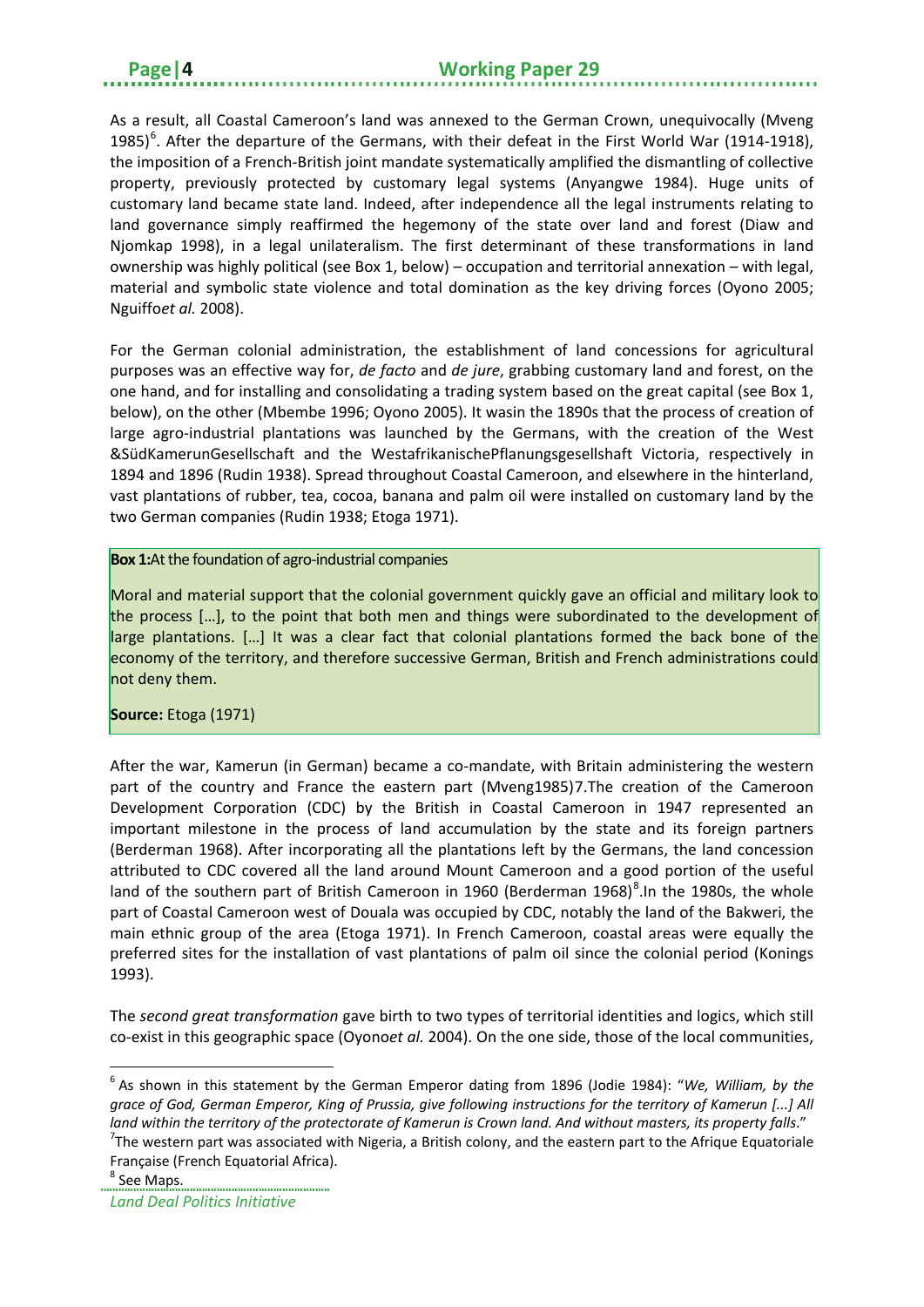organized around the formation of ethnic territories on the basis of simple economic reproduction (Diaw 1997). On the other, land logics of the Germans, the British and the French – inherited by the postcolonial state – organized around land control and capitalist accumulation as key principles (Mbembe 1996; Diaw and Njomkap 1998; Bakoumé*et al.* 2002; Oyono 2005). The second determinant of the formation of land and forest concentration in the hands of the state and transnational capital was therefore highly economic (Mbembe 1996; Oyono 2004).

#### <span id="page-8-0"></span>*2.2 A Replicated Legal Technology*

By attributing what is today known as Cameroon to Germany, the Berlin Conference (1884/85) is, rightly, considered as the first founding framework – in legal terms – of the dispossession of customary land in this country (Mveng1985). During their presence in Cameroon, the Germans issued a series of edicts legalizing the colonial empire's property claims on customary land and forest, which were qualified as being "without masters" (Rudin 1[9](#page-8-1)38)<sup>9</sup>. Edicts of 1893, 1900 and 1913 were the founding tools of the German's legal technology for occupying and controlling land in Cameroon, with land concentration in the hands of the German Crown and European private agro-industrial companies as a primary aim (Oyono 2005). Therefore, these three edits have engaged the historical process of customary land dispossession in Coastal Cameroon (Schanz 1914).

The British – who had Western Cameroon under their mandate – blithely reproduced the legal technology developed by the Germans in favor of land transfer to agro-industrial plantations (Berderman 1968). In British Cameroon, the Freehold Lands Acts of 1927, 1937 and 1948 converted customary land into Crown land[10](#page-8-2), before leasing large units to private companies' land (Bakoumé*et al.* 2002; Oyono 2005). The dispossession of customary land was more pronounced in British Cameroon (Anyangwe 1984). However, the French colonial administration did not act differently in French Cameroon (Oyono 2005). A cascade of decrees on land and forestland (1920, 1925, 1926, 1935, 1946), copied on the French Civil Code, produced a legal technology similar to that of the Germans and the British.

This legal technology, basically drawn from the Roman law, is so robust that more than 50 years after independence, it is still predominating in all the official tools relating to land and forest governance in post-independence Cameroon (Oyono*et al.* 2012). Land is currently governed by orders No. 74-1 and 74-2 of July 1974, whose key word is "state supremacy over land" (see Box 2, below). Similarly, Cameroon's forest legislation currently in effect, enacted in 1994, is fully organized around the "ideology" of state hegemony over forest $^{11}$  $^{11}$  $^{11}$  (see Box 2, below).

#### **Box 2:** A legal continuity

Since 1960, the year of its independence, Cameroon has promulgated four fundamental legal texts on land and forests: the Forest Ordinance of 1973; the Land Ordinance of 1974; the Forestry Law of 1981; and the Forestry Law of 1994. The Forest Ordinance of 1973 and Law of 1981 strongly reaffirmed, on the basis of colonial heritage and of policy fidelity, the official options of forest authoritarianism and of the marginalization of the local communities. […] The rights of the local communities to land and forest have never been substantively recognized by the legal engineering.

**Source:** Oyono (2005)

**.** 

<span id="page-8-1"></span><sup>9</sup> See Note 5*.* 

<span id="page-8-2"></span><sup>&</sup>lt;sup>10</sup>SeeArdener (1956).

<span id="page-8-3"></span> $11$ <sup>The Land Code and the Forestry Code are currently under revision.</sup>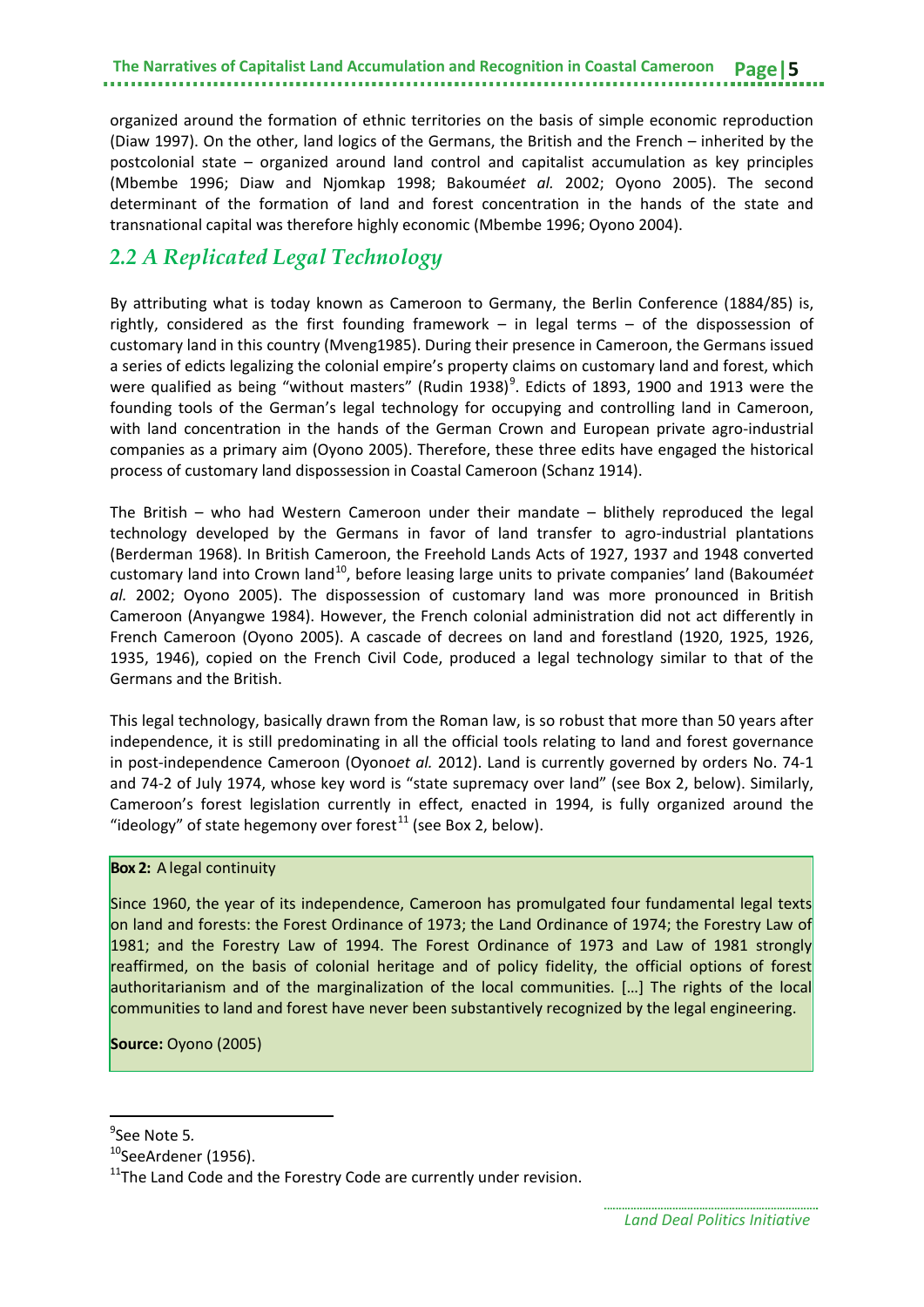### <span id="page-9-0"></span>*2.3 Recognition and Misrecognition*

In this essay, the question of recognition of local institutions (both formal and informal) has a theoretical as well as a practical dimension. In this section, I make a brief incursion in its theoretical dimension, based on critical theory and social theory (Honneth 1996), to show that land dispossession, in the past, and land rush and concentration, presently underway, involve correlating processes of recognition/misrecognition of local institutions and authorities. These processes are linked to processes of institutional choice, or choice of institutions (Ribot 2011). In the light of this proposition, I demonstrate that all these processes generate negative outcomes that affect the whole equilibrium of local social formations and shape the politics of land control.

As noted by Anderson (2009), many scholars do not formulate a clear definition of the notion of recognition. By trying to avoid this semantic debate, I can say that recognition provides evidence of a statute, while being at the origin of this evidence (Deranty and Renault 2009). In other words, recognitive processes can allocate a wide spectrum of statuses (social, economic, institutional, political and symbolic) to a person, a community or an institution and these series of statuses provide the evidence of recognition. There are various forms of recognition (expressive, communicative, symbolic, silent, legal, cultural, diplomatic, etc.).German social philosopher Honneth (1996) provides a useful descriptive contribution to understanding the notion of recognition. From his viewpoint, "*one is something only in relation to the others*". One is a human being because one is recognized as such by others; an institution is an institution because it is recognized as such by other institutions. Social and institutional life is, therefore, a continuous and cyclical "*struggle for recognition*" (Honneth 1996).

There are three modes of recognition: love-based or interpersonal recognition; legal recognition; cultural recognition. For Honneth (2006) and others –such as, among others, Taylor (1992), Fraser (2000), Renault (2000), Ribot (2011)– not being recognized is equivalent to not being respected. The denial of recognition – misrecognition and *malrecognition*–is synonymous with contempt (Deranty and Renault 2009). Anderson (2009) is actually holistic in the interpretation of the different meanings of recognition. From his perspective, recognition may designate: (i) relations of love with others and relating concern; (ii) the discursive acceptance of equality in diversity and particularity; (iii) admission of the equal value of all cultures; (iv) the acceptance of identity differences and of demands of emancipation emitted by the others. The processes of institutional recognition or misrecognition through land accumulation in Coastal Cameroon fall into the second, third and fourth assertions.

Thinkers of the *New Left*– including, among others, Alexander and Lara (1996), Fraser (2000) and Pourtois (2009) – insist on the issue of legal recognition, which is associated with human rights, categorical social rights and social movements. Recognition is, in this frame, attached to a whole bundle of social relations that express its moral or material roots and its outcomes in the social and political life (demands, struggles, liberation, realization of self, emancipation, collaboration, submission, subordination, objectification, reification, annihilation, contempt, and compromise). Many articulations of this social and political grammar of power relations can be applied to the production of recognition/misrecognition of local institutions/authorities through the formation of agrarian capitalism in Coastal Cameroon.

#### <span id="page-9-1"></span>**3 Historical Trajectories of Land Dispossession**

In this section, the land dispossession paradigm is approached from a more historical-material perspective, after its legal roots have been presented above. Overall, two historical-material trajectories are detectable in the process of land dispossession and concentration in the Coastal Cameroon – that is, the *western trajectory* and the *southern trajectory*, with the city of Douala as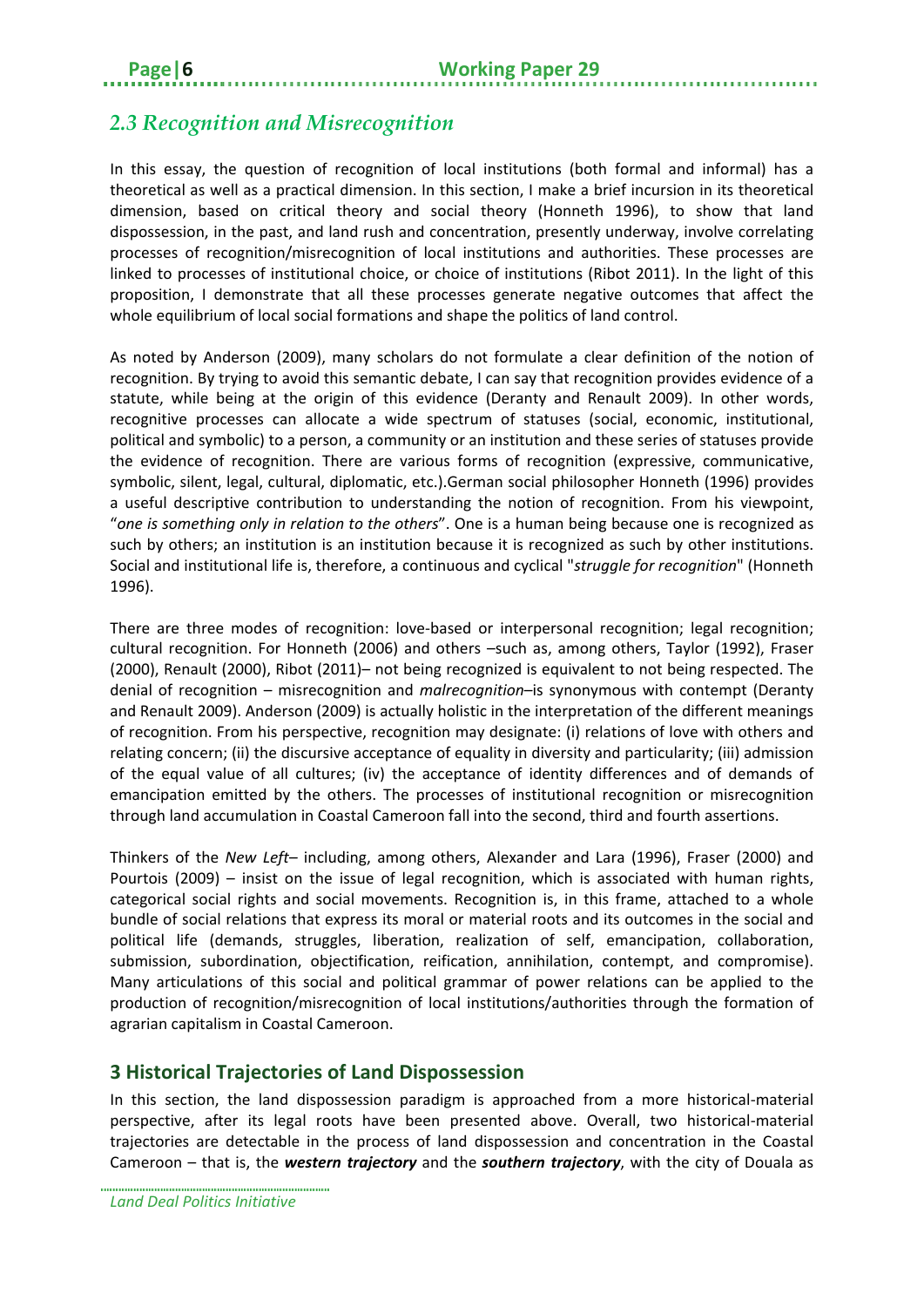the geographic referential point (see Maps). Therefore, by *western trajectory*, I mean the land reservoir that lies west of the city of Douala. By *southern trajectory*, I mean the land reservoir located south of Douala, including the areas of Yabassi, Dizangué, Edéa and Kribi.

The development of the *western trajectory* was initiated by the Germans, through the establishment of the West &SüdKamerunGesellschaft, as already mentioned in this essay. Plantations managed by this company covered tens of thousands of hectares in the end of the 1900s (Hedin 1930). Many other agro-industrial companies gravitated around the West &SüdKamerunGesellschaft, west of Douala, including the WestafrikanischePflanungsgesellshaft Victoria and the Bibundi Company (Etoga 1971). According to Rudin(1938), the process of land dispossession and accumulation by the German colonial administration through the *western trajectory* was already terminated in 1907.

After the arrival of the British, all the plantations of the West &SüdKamerunGesellschaft and the WestafrikanischePflanungsgesellshaft Victoria were sold in auctions to British companies (Etoga 1971). To expand the agrarian capitalism model in British Cameroon, the Unilever Group chose to take up four former German plantations, but also set up – on 10,000 hectares of customary land and forest until then under the common property of lineages – the PamolPlantations Limited (Pamol) for palm oil (Etoga 1971). Undoubtedly, the most impressive change in the agrarian history of British Cameroon occurred in 1947, with the creation of CDC. Most of the former German plantations became the epicenter of the land reservoir transferred to this huge agro-industrial complex, the largest to date in Cameroon (Gobina*et al.* 2002), whose plantations today cover 102 000 hectares (NebaShu 2003) $^{12}$  $^{12}$  $^{12}$ .

#### **Box 3:**Deprivationand dehumanization

In the French part of Cameroon, former German plantations were bought by European private companies. This is the case for example of the plantations of Dizangue, taken over in 1959 by the Rivaud Group (Terres Rouges). These plantations belong now to the SociétéAfricaineForestière et Agricole du Cameroun (SAFACAM, a French acronym for the African Forestry and Farming Company of Cameroon), a subsidiary of the Bolloré Group. As at the time of the German occupation, voluntary workers were insufficient in number and the French restored forced labor practices in private plantations. French trade unionist G. Donnat wrote in the 1940s that the plantations of the Company TerresRouges "occupied a very large fully fenced territory, with armed guards and even a jail. Workers lived in barracks; they were prisoners and many of them never went back to their village."

#### **Source:** Etoga (1971)

**.** 

Located in French Cameroon, the *southern trajectory*of land accumulation and the formation of agrarian capitalism in Coastal Cameroon are more segmented. Instead of setting up a giant company like the CDC, a smaller company, the Société des Palmeraies de la Ferme Suisse (SPFS), was installed in the Edéa area in 1910 (Etoga 1971). Like in British Cameroon, former German plantations located in French Cameroon, for instance Woerman's Plantations, were automatically transferred by the French colonial administration to private companies (see Box 3). So, the RivaudGroupe created palm oil plantations on nearly 12,000 hectares in the Dizangue area<sup>13</sup>, between the cities of Douala and Edéa. In addition to these plantations managed by SAFACAM, the Société des Palmeraies du Cameroun (SOCAPALM) also created plantations in this area in the early 1980s (see Map 2), as reported by Bakoumé*et al.* (2002).

<span id="page-10-1"></span><span id="page-10-0"></span><sup>&</sup>lt;sup>12</sup> With 15000 employees, the CDC is the second employer in the country, after the state.<br><sup>13</sup> These plantations belong today to the Bolloré Group through the SociétéAfricaineForestièreAgricole du Cameroun.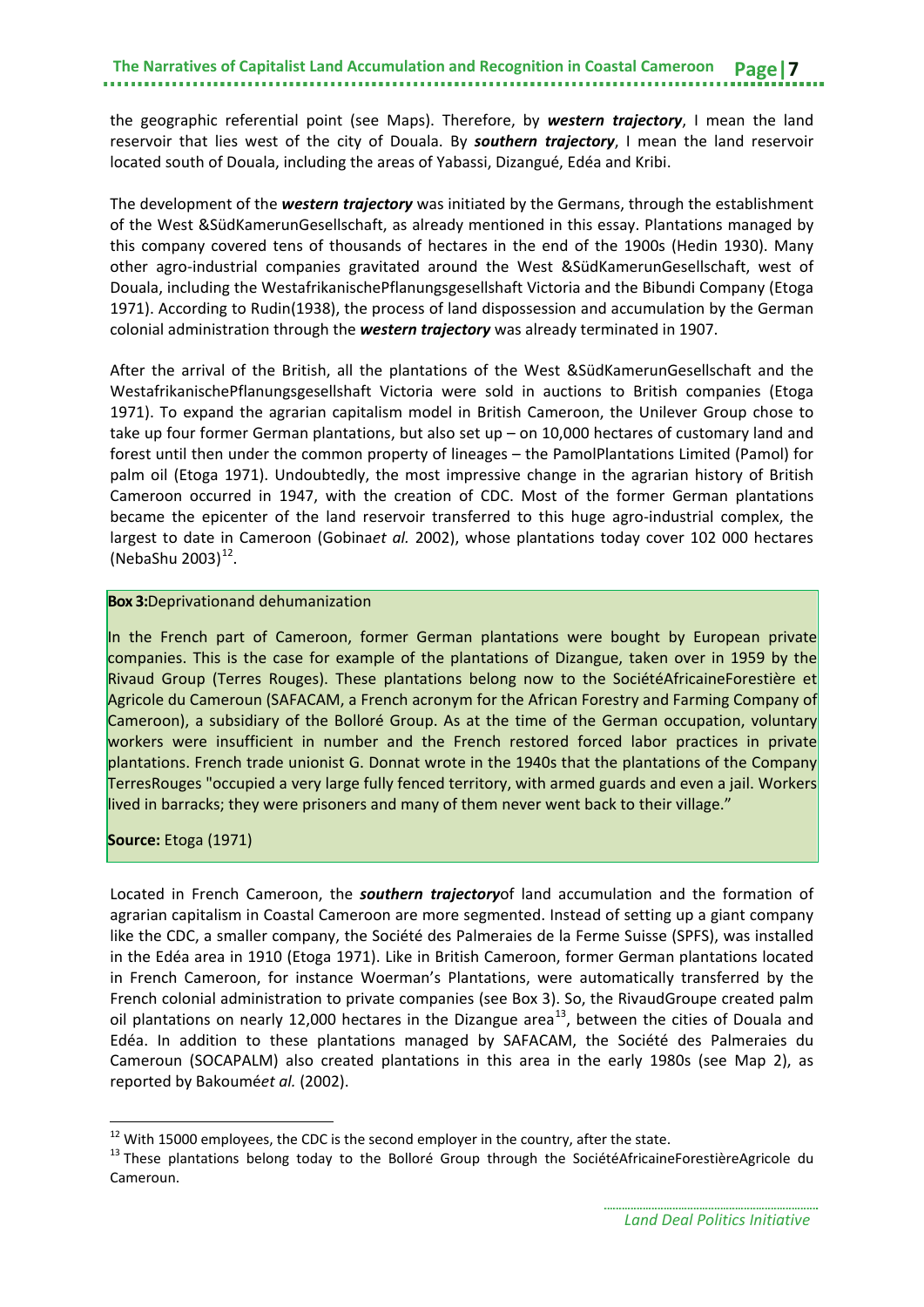Land accumulation by the state and private corporations through the *southern trajectory* peaked between 1971 and 1980 (Konings, 1986). During this decade, the post-colonial state created, in the French-speaking part of Coastal Cameroon (the Kribi area), two other large agro-industrial concessions complementary to CDC (Oyono 2005; Gerber 2009). The first concession is home to a giant company, the Société des Hévéa du Cameroun (HEVECAM). It has an area of more than 50,000 hectares of rubber, for the production of latex (Gerber 2009). HEVECAM, created by the state and a consortium composed of the Rivaud Group, the Cameroonian state and the World Bank, was privatized in 1998 and sold to an Asian multinational, the Golden Millennium Group International (GMG), a subsidiary of the Chinese Sinochem International Group. The second concession is owned by SOCAPALM and is managed by SOCFINAL (see Maps), which belongs to the Bolloré Group already mentioned above. It occupies an area of 20,000 hectares, intended for palm oil plantations and the production of palm oil for both the national and international markets.

| <b>Concession</b>             | <b>Date of Creation</b> | <b>Surf. Area (ha)</b> | <b>Observation</b>       |
|-------------------------------|-------------------------|------------------------|--------------------------|
| CDC.                          | 1947                    | 102,000                | Ongoing social movements |
| <b>SAFACAM</b>                | 1922                    | 12,000                 | In extension             |
| <b>Fermes Suisses</b>         | 1910                    | 4,000                  | In extension             |
| SOCAPALM (Kribi and Dizangué) | 1978                    | 28,000                 | In extension             |
| <b>HEVECAM</b>                | 1975                    | 50,000                 | In extension             |

| Table 1: Surface areas of the "historical" agro-industrial concessions in Coastal Cameroon |  |
|--------------------------------------------------------------------------------------------|--|
|--------------------------------------------------------------------------------------------|--|

**Source**: compilation of data and Bakouméet al. (2002).

#### <span id="page-11-0"></span>**4 The New Trajectories**

As we can see, *western* and *southern trajectories*of land accumulation in Coastal Cameroon are both an augur and tangible illustrationof the formation and expansion of agrarian capitalism in this part of the country, through the *second great transformation*. Launched on the basis of challenges relating to colonial territorial expansion and economic accumulation, the process of land dispossession was surrounded by more refined stakes (see previous sections). On its side, ongoing transnationalized agrarian capitalismis part of the game of influence between global economic powers –developed countries and emerging Asian, Arab and South American countries (Karsenty and Ongolo 2012). Land grab and concentration is no longer the result of colonial expansion and land management for administrative control and development purposes. It has become a global mechanism, linked to market forces and capitalist competition (Cotula 2011), and, perhaps, to the geopolitics. It is this mechanism that structures the third *great agrarian transformation* in Coastal Cameroon.

It is estimated that 83.2 million of hectares of land have already been purchased and leased by international investors in developing countries since  $2000^{14}$ . The total area of land acquired as concessions in Cameroon is estimated to be at least 700,000 hectares (Hoyle and Levang 2012). Since 2000, many cases of land transfer are reported in Coastal Cameroon (see Table 2, below). Negotiations are highly centralized at the level of the central government when these transfers are based on medium and large-scale acquisitions, mostly specialized in the monoculture of palm oil (Hoyle and Levang 2012). In some cases, like when based on very small surface areas, these transfers are made through negotiations with subnational administrative authorities, at the provincial level for instance. In both cases, these arrangements do not, by and large, involve customary institutions and authorities or local governments (see also Oyono*et al.* 2010). The most illustrative case of the

 $\overline{a}$ 

<span id="page-11-1"></span><sup>&</sup>lt;sup>14</sup>Source: Land Matrix 2012.

*Land Deal Politics Initiative*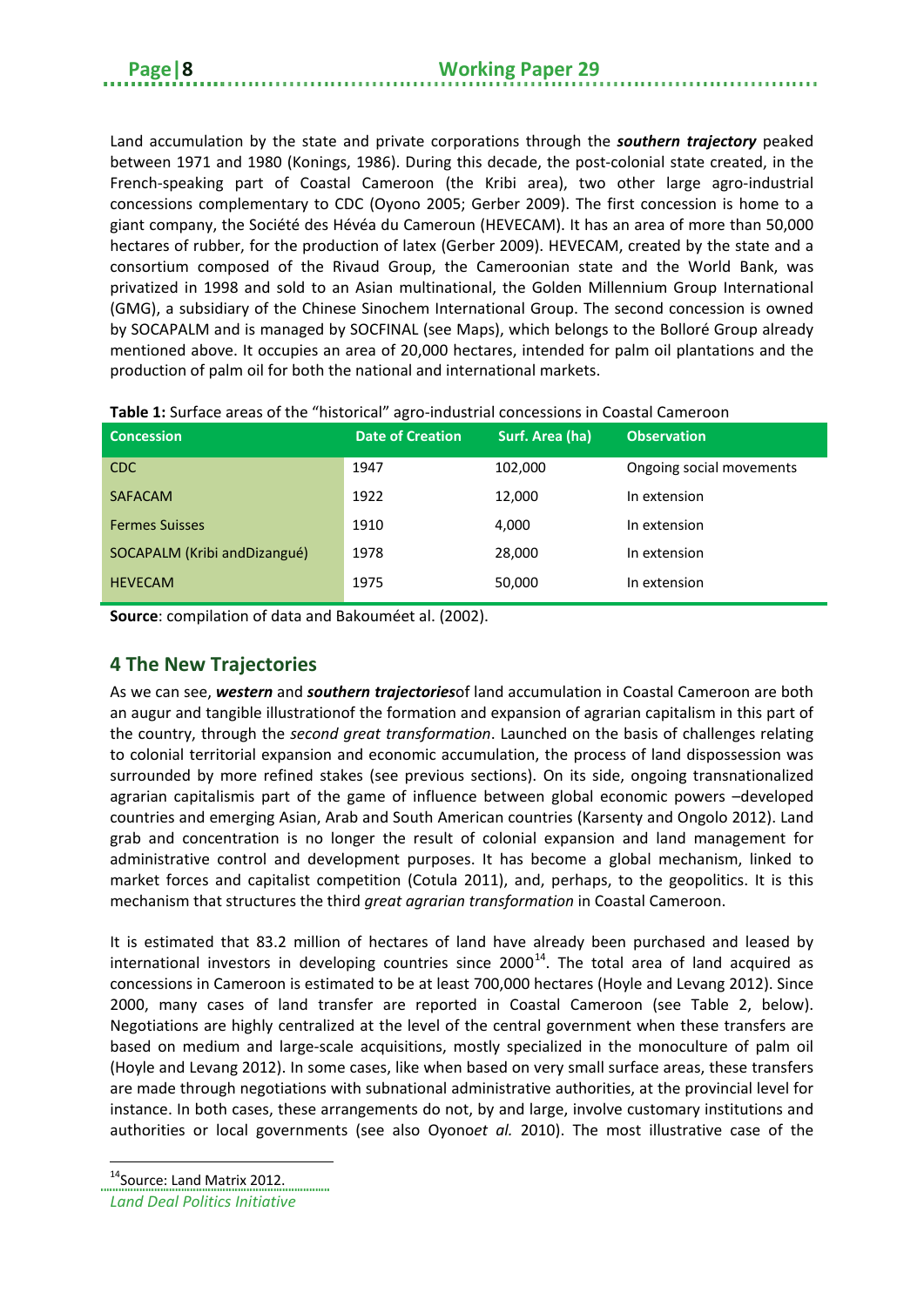explosive nature of the allocation of land concessions to foreign investors in Coastal Cameroon is the installation of the SG Sustainable Oils Cameroon (SGSOC).

SGSOC is 100%-owned by the American company Herakles Farm. In September 2009, SGSOC signed a contract with the government of Cameroon for the creation of a large concession of palm oil and of a palm oil refinery, with projected production capacity of 400,000 tons of oil palm per year (Nguiffoand Schwartz 2012). The company was allocated rights over an area of 80,000 hectares in the administrative units of Ndian and Kupe-Manengouba, in the English-speaking part of Cameroon, through a land lease of 99 years (Nguiffo and Schwartz 2012). In addition to actors of the *third great transformation* reported in Table 2 below, Hoyle and Levang (2012) report that an array of Asian companies, including, for instance, Palm Co and Smart Holding (China), would be looking for about 150,000 hectares in Coastal Cameroon, for creating palm oil plantations. In addition, the Malaysian palm oil company Sime Darby (see Table 2) is planning to acquire 600,000 hectares throughout the country during the coming decade (Hoyle and Levang 2013).

| Company                  | <b>Localisation</b> | <b>Origin</b>   | Surface areas (ha)   |
|--------------------------|---------------------|-----------------|----------------------|
| <b>SGSOC</b>             | Ndian and Kupe      | <b>USA</b>      | 80,000               |
| Sime Darby               | Yingui/iYabassi     | Malaysia        | 300,000              |
| Siva Group               | Kribi               | India/Indonesia | 50,000 <sup>15</sup> |
| Good Hope                | Kribi               | Singapore       | No data              |
| <b>Palm Co and Smart</b> | Yingui/Yabassi      | China           | 125,000              |
| <b>Holding</b>           |                     |                 |                      |

**Source**: Hoyle and Levang (2012).

**.** 

The concession allocated to SGSOC is, of course, a case surrounded by other several cases. In a recent study conducted by the World Wide Fund for Nature (WWF), it appears that Coastal Cameroon has become the preferred target for foreign investors, through, inter alia, the acquisition of medium and large-scale concessions (Hoyle and Levang 2012). Land concessions contracts are usually hidden, insofar as arrangements are not transparent and are not publicized, before or after the attribution (Tchawa2012; Assembe et al. 2013). However, the area occupied through secretive – not publicized –oil palm contracts is estimated at 80,000 hectares.

In fact, there is, to date, nobody to inform with accuracy on the surface areas occupied – or about to be–by international investors in Coastal Cameroon and the conditions under which these concessions are allocated. However, what is clear is that this region is going through another deep agrarian transition. Unlike actors of the first wave of the second great transformation (the colonial concessionaries), the new actors are not under the patronizing wings of colonial powers. In addition, legal, administrative, institutional and technical requirements have become more complex (contracts, environmental standards, social safeguards, compliance with the national growth strategy). As an illustration, Table 2 above makes a classification of some new agro-industrial companies involved in the unfolding of a third great agrarian transformation in Coastal Cameroon. To help visualize the extent of capitalist land concentration, Map 2 below shows how land investments are swarming in this part of the country.

<span id="page-12-0"></span> $<sup>15</sup>$ In its contract, Siva Group is authorized to increase its basic surface area by10,000 hectares yearly, for more</sup> than 20 years (Hoyle and Levang 2012).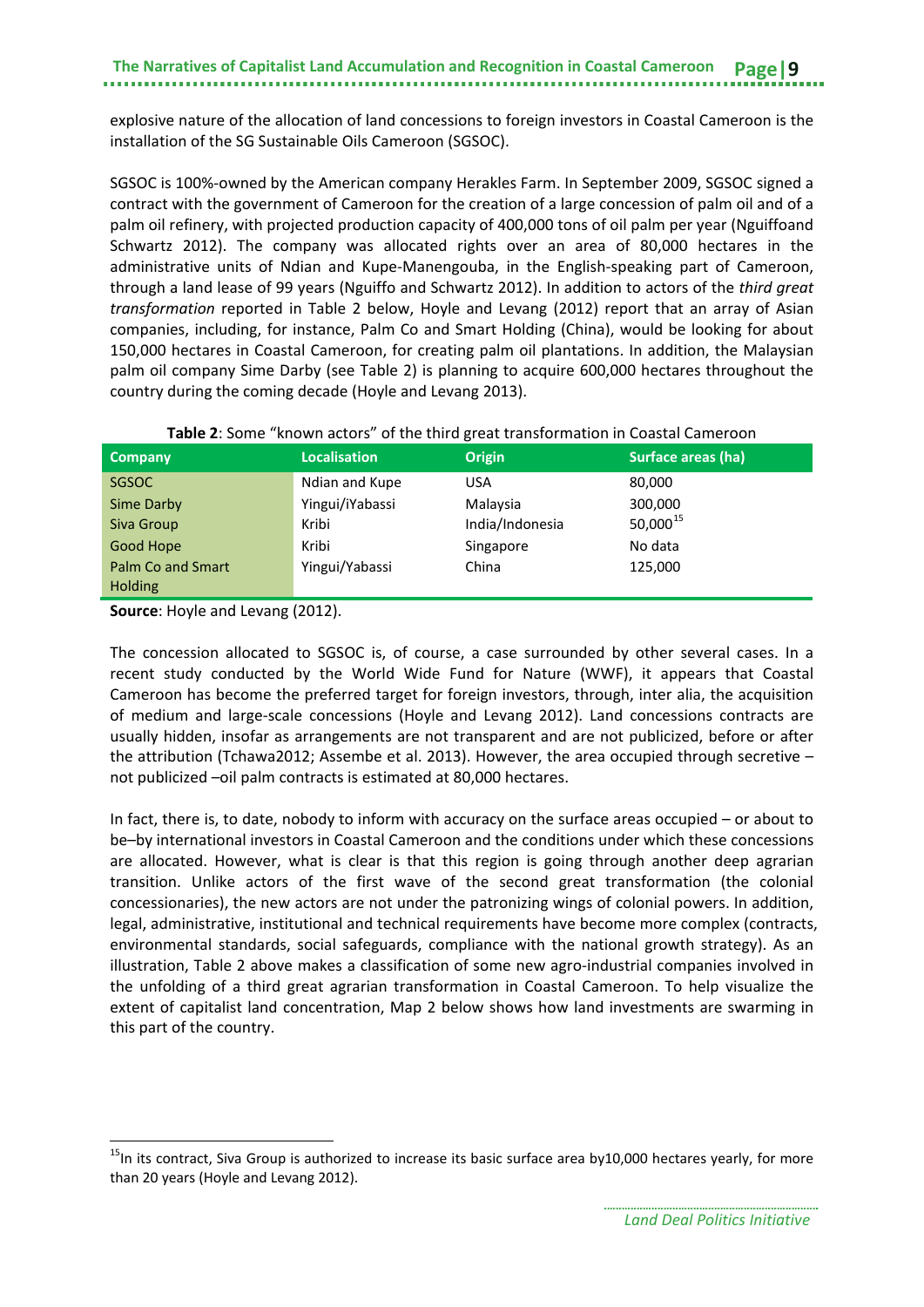

Map 2: The new Coastal Cameroon under a systematic expansion of agrarian capitalism

#### <span id="page-13-0"></span>**5 A Bipolar Agrarian Capitalism**

It would be limiting, from a theoretical point of view, to present postcolonial agrarian capitalism under the sole facet of the proliferation of international investments and the arrival *en masse*of transnational companies. It would be also wrong to hang onto the orthodox approach to agrarian capitalism, which seeks to show that in African countries, agrarian capitalism is an exogenous phenomenon with an invasive geography – and that it is unique and invariant. This section shows that we are facing a truly sprawling phenomenon.

There is an exogenous agrarian capitalism, whose historical phenomenology is assessed in the previous sections. There is also a correlated local agrarian capitalism, which isa sub-product of transnational agrarian capitalism (Gerber 2009; Oyono*et al.* 2010). Companies such as CDC, HEVECAM, SAFACAM and SOCAPALM – prior to their privatization in the transition from state capitalism to transnational agrarian capitalism–are representative of these processes of horizontal and vertical reproduction. Like under colonization, with the converging interests between the colonial state and private companies (Geshiere1985), state capitalism in effect in the 1970s and the 1980s was an illustration of the alliance between the postcolonial state and foreign interests (Gerber 2009).

Studies conducted on what I can call "historical"<sup>16</sup>agro-industrial corporations (CDC, SOCAPALM, SAFACAM and HEVECAM) have analyzed how these companies have set up refined strategies for ruralizing the existing model of agrarian capitalism in Coastal Cameroon (Courade 1984; Konings 1986; Bakoumé*et al.* 2002). These researchers have examined the negative results of these strategies

<span id="page-13-1"></span><sup>&</sup>lt;sup>16</sup>Because theywere the first *giants*. *Land Deal Politics Initiative*  $\overline{a}$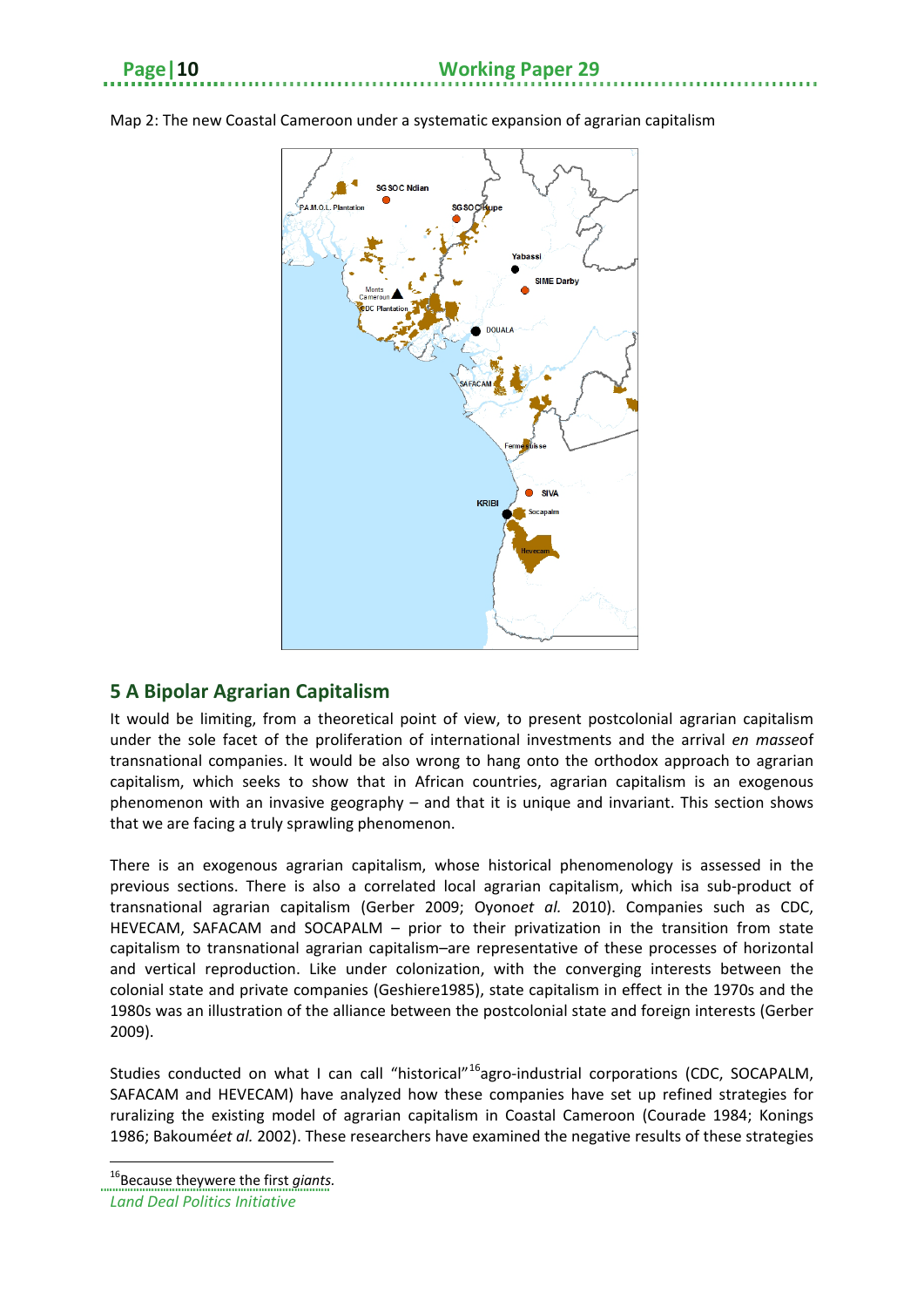on the local social and economic fabric (Konings 1993; Gerber 2009), including subordination, proletarianization, prostitution and conflicts. With the aim of capturing and integrating the local peasantry into prevailing production systems, the Cameroonian agrarian capitalism model has developed and implemented two complementary approaches.

The first approach, launched under the Germans, consisted of expropriating the local communities from their customary land in order to install large plantations likely to supply the world market (Geschiere 1985). The second approach– from the 1970s and 1980s – is represented by the development of the so-called "village plantations"[17](#page-14-0) as a form of *contract farming*. In this form of agriculture, a well-sorted and reliable local elite must plant the same products as those of agroindustrial plantations, and sell these products, on contract, to these companies (see Box 4, below).

Basically, the so-called "village plantations" approach arose from a matrix of strategies for capturing peasants and local elites through a sort ofsatellite agriculture (Courade 1984). In his research work in the English-speaking part of Coastal Cameroon, mainly on the CDC, Konings (1986) shows that this approach, a product of the alliance between agro-industrial companies, international financial capital and the state, aims ultimately at annexing village producers. This further leads to their proletarianization, since they have ultimately become a category of workers(Konings 1993). Since the late 1990s and the 2000s, HEVECAM, SOCAPALM and SAFACAM have also, in the wake of the CDC, engaged in a rural process aiming at supporting the creation and multiplication of village plantations (Gerber 2009; Oyono*et al.*2010).

Through various forms of *contract farming*, selected peasants and elites create village plantations or rent plots from the agro-industrial companies. After taking root in the English-speaking part of Cameroon, this "rural innovation" spread to the Dizangue-Edéa and Kribi areas, taken up by SAFACAM, SOCAPALM and HEVECAM (see Box 4, below). In exchange for upstream technical support, small producers are required to sell their production to the "mother company". Two types of agrarian capitalism live together already in these areas: a dominant and organizing capitalism, a sort of umbrella, and a dominated and subordinated capitalism, located in the margins of the first.

#### **Box 4:** Village plantations

**.** 

In theory, agro-industries are responsible for the production of the selected material and technical training to support small producers in all the upstream agricultural operations, as well as the exploitation of their plantations. In return, the small producers sign a subcontracting agreement, which binds them to the agro-industry in question for at least several years and obliges them to deliver the totality of their production to it. The purchase price of a kilogram is fixed by the agroindustry.

Adapted from Courade (1984) and Bakoumé*et al.* (2002).

According to the World Bank –which was an initiator and promoter of this approach (Bakoumé*et al.* 2002) – the benefits of village plantations are multiple: they guarantee stable income to the small producers; they secure land; and they reinforce the monetization of the rural environment, thus creating "development". But analyses generate, on the contrary, different conclusions(Courade 1984; Konings 1993; Assembe*et al.* 2013): the village plantations approach induces a process of land individualization and contractual liabilities (debts) that destabilize traditional lineage institutions; they further marginalize weak social categories (such as young people and women); finally, they

<span id="page-14-0"></span> $17$  The village plantations strategy was, for the first time, experienced by the CDC in villages around the Mount Cameroon.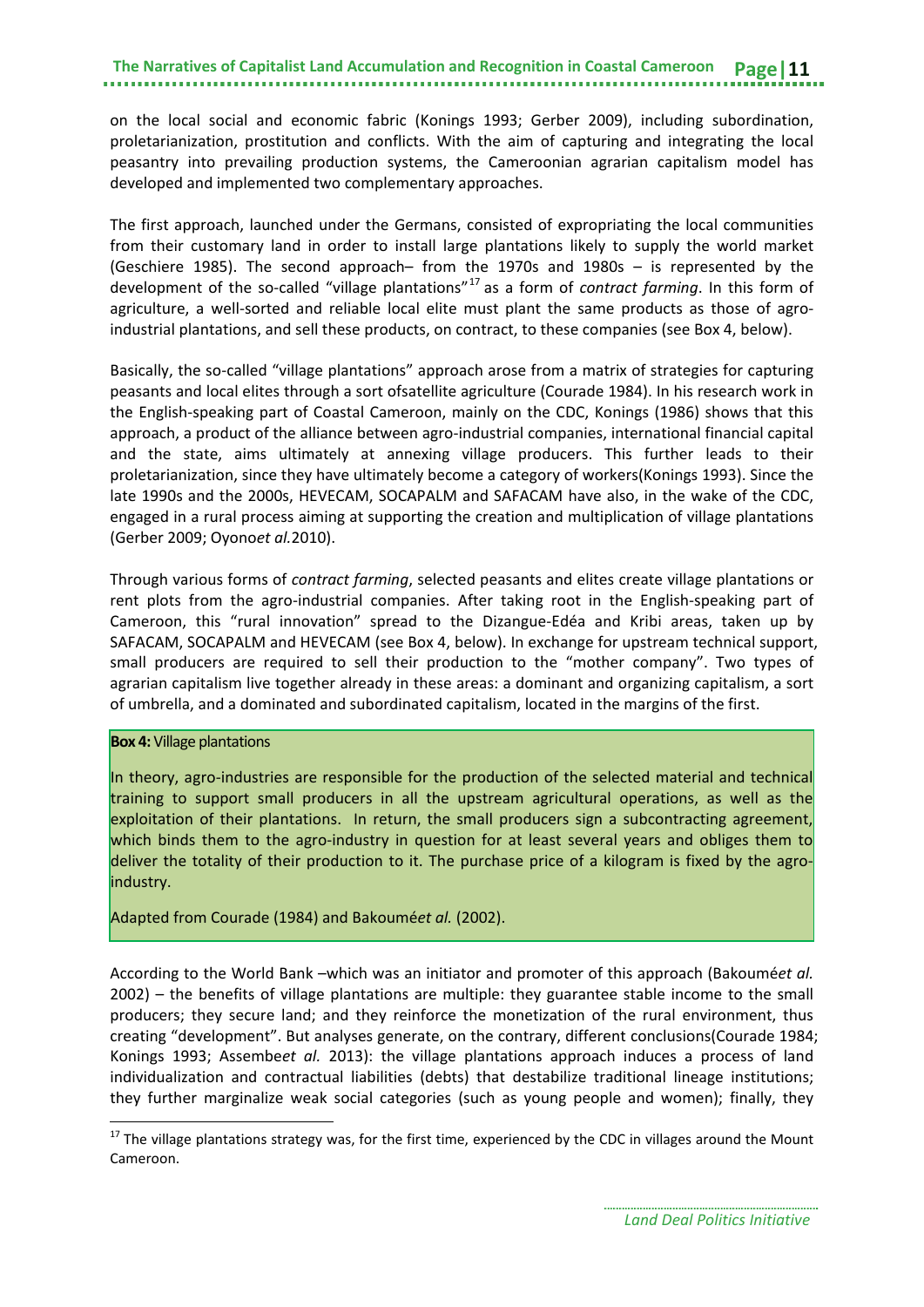deepen inequalities and especially allow local elites to stand further from the rest of the community and grab land (see also Bakoumé*et al.* 2002; Oyono*et al.* 2010). All the new actors who are nowadays acquiring large land concessions in Coastal Cameroon will aim to duplicate this approach, with a dramatic evolution towards land privatization, capitalization of customary land, patronage, growing social inequality and establishment of small local bourgeoisies.

#### <span id="page-15-0"></span>**6 The Effects of Recognitive Logics and Practices**

This section addresses the issue of recognition of local institutions in the process of land concentration by the state and foreign companies. It explores recognitive logics and practices in capitalist land accumulation along the agrarian history of Coastal Cameroon, from German colonization to present days. In order to occupy customary land in coastal areas, the Germans made use of both strength and trickery. For strength, they pointed guns on villages owned by the Duala, Bakweri, Bassa, Batanga and Bulu ethnic groups<sup>[18](#page-15-1)</sup> (Mveng 1985). For trickery, they relied on customary authorities, without use of their guns<sup>[19](#page-15-2)</sup> (Mveng 1985). The Germans saw these customary authorities as the only local "land keepers" (Ardener 1956): that is why they recognized them as individuals (see also Ardener 1977). But it should be clearly said that this administrative recognition was more instrumental than substantive (see also Austen 1977; Geschiere 1993), insofar as local authorities were not actually included in any decision-making process regarding the governance of the colony (Ardener 1956).

Besides this instrumental recognition– I can call it *malrecognition*because of the minimization of customary authorities by colonial authorities –and manipulation (see also Geshiere 1993), there were more substantive recognitive processes. As an illustration, the first agricultural companies that acquired land in Coastal Cameroon between 1890 and 1914 were legally and substantively recognized by colonial administrative institutions, on the one hand (Geschiere 1985). On the other, colonial administrative institutions and authorities were fully recognized by these companies as the "masters of land" (Geschiere 1985). This mutual recognition process had various forms of expression, including legal, administrative, identity-based $^{20}$ , communicative and symbolic forms.

The structure of the recognitive arena was indeed asymmetrical: while colonial institutions/authorities and private companies were respected – mutual respect – in land transactions, the local institutions/authorities were subordinated in these very transactions. Colonial institutions gave authority over land to capitalist companies. As a result, these companies have continuously disregarded and manipulated customary institutions and authorities. These logics and practices governed the agrarian history of coastal territories throughout the colonial period. According to Mveng (1985), popular revolts against colonial masters in the coastal region were nourished by the rejection of misrecognition and subordination.

In connection with this essay, the process of misrecognition of customary tenure arrangements and systems in the shaping of new tenure relations during the colonial period was the expression of a clear legal, institutional, political and symbolic contempt. Thus, customary institutions became subordinated. Like during the colonial period, customary institutions and local authorities were not recognized by the 1970s and 1980s' version of postcolonial agro-industrial capitalism as "institutions and authorities that/who count". When they were considered as stakeholders, it was *for show* – or through the distribution of food and wine by the companies, as a social entry point.

**.** 

<span id="page-15-1"></span> $18$ These are some of the main coastal ethnic groups.

<span id="page-15-2"></span><sup>&</sup>lt;sup>19</sup> The conquerors gave to these Kinglets stuffs like of barrels of rum, jackets, rifles, pagnes, pictures and mirrors (Mveng 1985).

<span id="page-15-3"></span><sup>&</sup>lt;sup>20</sup>Both groups of actor were Europeans.

*Land Deal Politics Initiative*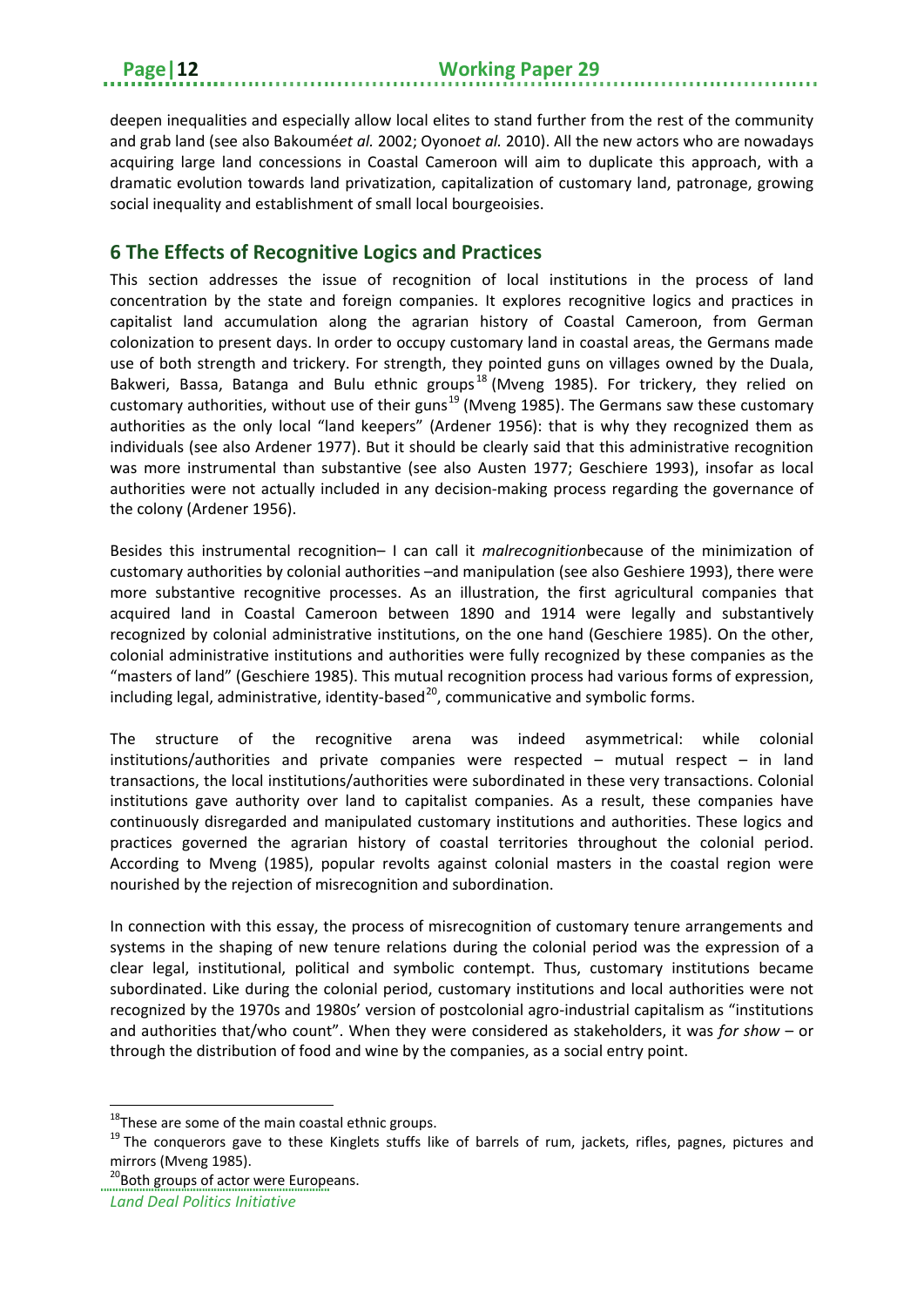Rural local governments  $-$  or rural councils, in the administrative terminology  $-$  were created after the independence (Finken 1996). Rural councils are primarily responsible for promoting local development throughout the country. There is no evidence that rural councils have had any authority on land transaction operations conducted around the creation of agro-industrial complexes in the Edéa-Dizangué and Kribi areas in the 1970s and the 1980s. Only administrative authorities – presenting themselves as "local representatives"–were recognized by agro-industries, in search for administrative and legal protection. Therefore, the misrecognition of local governments<sup>[21](#page-16-0)</sup> in ongoing land transactions between the central government and foreign investors is emblematic of the contempt of local elected bodies – that are supposed to represent the local communities in everyday life.

In a research work conducted in the Kribi area, Oyono*et al.* (2010) note that neither customary authorities nor rural council authorities are, to date, aware of contractual agreements established between the government of Cameroon and the Chinese corporation GMC in the privatization process of HEVECAM. At the same time, the local communities continue to show historical and social evidence of their property rights to land occupied by this concession, as part of their customary and village territories (see also Oyono 2005 and Gerber 2009). On the whole, processes of misrecognition deprive the terrain of land transactions of citizens' voice and say(see also Nyamnjoh and Englund2004).

In the CDC area, representatives of the Bakweri ethnic group are today loudly claiming portions of their ancestral land occupied by the CDC (Ekwe 2003). The misrecognition of customary institutions, like customary property and rights, in land transactions generates a cohort of negative social and political effects in the margins of agro-industrial concessions since the 1980s (see Konings 1996; Oyono 2005; Gerber 2009). In all the villages of the Kribi area (HEVECAM and SOCAPALM), there is a growing development of demands for substantive recognition by the private companies, notably amongst the youth (Oyono*et al.* 2010). Thus, since the beginning of the 2000s, about 20 social conflicts, fuelled by claims over land and feelings of contempt derived from misrecognition, have seen the youth of villages located at the edge of HEVECAM and SOCAPALM pitted against these agroindustries, which are protected by heavily armed security forces (Gerber 2009; Oyono*et al.* 2010) [22.](#page-16-1) In Ndian and Kupe-Manenguba administrative units, the very controversial site of SGSOC, youth associations and intellectuals of the area, speaking in the name of all the misrecognized local communities in land transactions, are claiming back portions of ancestral land (Tchawa 2012).

Honneth (1996) calls these demands and their moral economy, the "moral grammar of social conflicts" or the "struggles for recognition". Gerber (2009) uses the term "social resistance". The repertoire of institutional marginalization used by agro-industrial corporations leads to misunderstandings, social shocks, rights-based conflicts, cyclical community claims and violent social eruptions. These different effects encapsulate the problems of territorial marginalization, misrecognition and economic capture of the local communities (see also Nyamnjoh and Englund 2004).

Concomitantly, the implementation of *contract farming*, with village plantations, by promoting the emergence of new agrarian elites, creates new intra-community tenure conditions based on rural elitism and inequity (see also Nyamnjoh and Englund 2004). By and large, social structures are damaged and local authorities eroded everywhere in Coastal Cameroon due to bad relationships

 $\overline{a}$ 

<span id="page-16-0"></span><sup>&</sup>lt;sup>21</sup>It should be noted that local governments benefit from taxes paid by these companies, but my purpose is

<span id="page-16-1"></span>about contracts and decision-making upstream.<br><sup>22</sup>Konings (1993) made a very fruitful analysis of this type of clashes in the villages of CDC in the Englishspeaking Cameroon.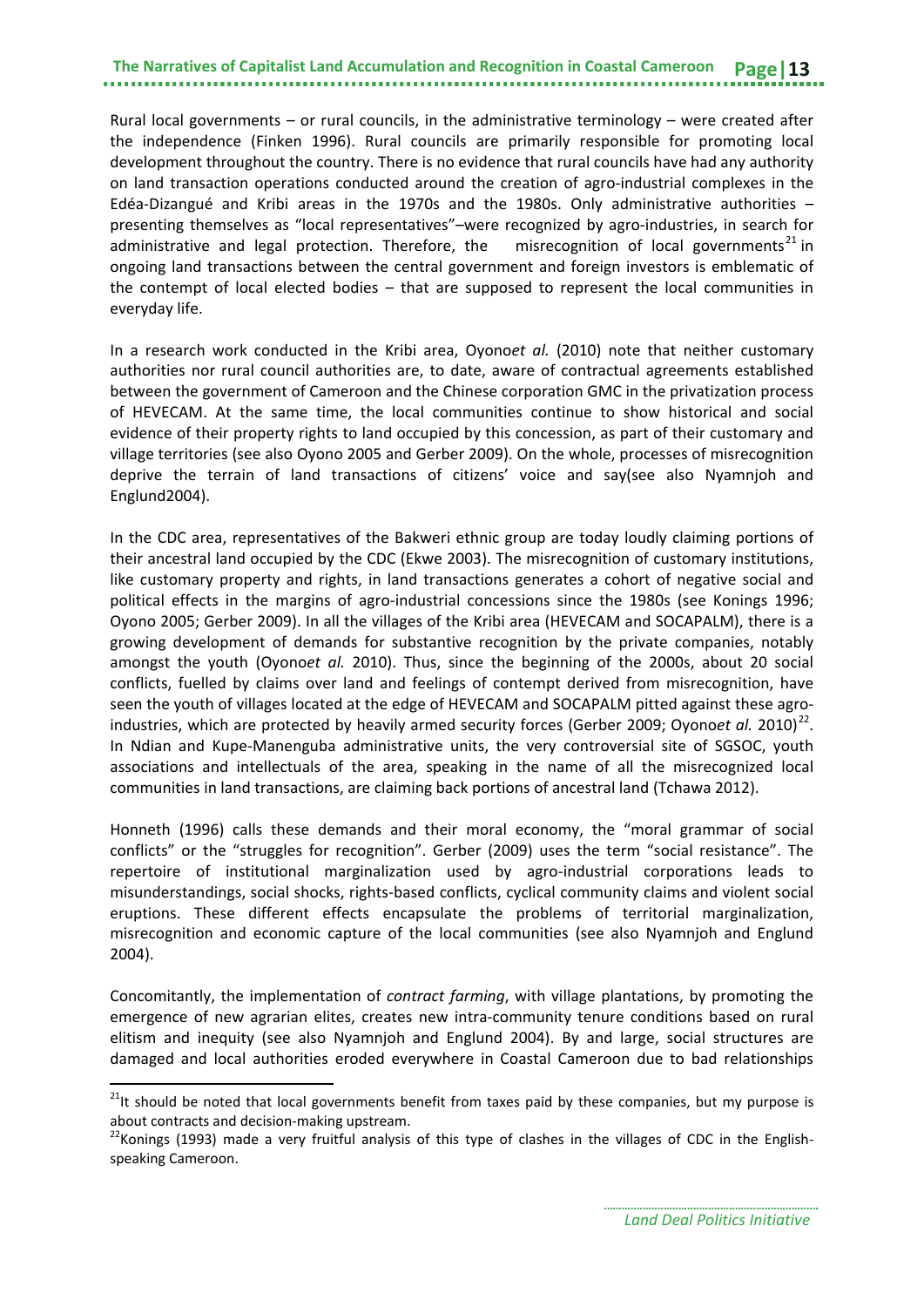between agro-industries and village communities. The setting up of new agrarian elites in villages is a new form of recognition initiated by these agro-industries.

It involves potential social and political risks, however: it creates problems more than it solves. In the Kribi area, individuals who want to access the privileged status of "village planters" must meet specific conditionalities, including their access to capital (in terms of personal financial contribution), the level of education and a reliable social status. The formation of a class of "village planters" thus structurally equals the constitution of a local agrarian elite, as a local substitute and conduit for transnational agrarian capitalism. The social and economic outcomes of this substitution and vertical and downward reproduction cover a wide terrain *t*hat ranges from a new process of marginalization to the proletarianization of the poorest peasants, passing by elite violence and intra-community struggles around community land grab by the local elite.

#### **Box 5:** Why is land so important?

It is a primary and fundamental but also highly symbolic resource for the vast majority of African peoples, representing a key building block for so-called traditionalist societies and economies. Being a valuable and immovable resource of limited quantity, land is not only fundamental to the livelihoods a precious reservoir for of natural resources. Land is a core element in the complex social relations of production and reproduction […] At the same time, ancestral land impacts on people's identity – on the ways that they are bound to the land and relate to their natural surroundings, as well as to fundamental feelings of 'connectedness' with the social and cultural environment in its entirety. As economic symbolic and emotional aspects are at stake, land is often at the source of violence…

**Source:** Anseeuw and Alden (2010)

#### <span id="page-17-0"></span>**7 Conclusion**

Given the plurality of national and international interests in the ongoing process of land rush, industrial monocultures looks set to continue to expand in the whole Coastal Cameroon. Some areas, like the English-speaking part and Kribi (see Maps), are already at flash point. The corollary is, in addition to subordination to agrarian capitalism and conflicts (and tomorrow's social movements), the worsening of ecological impacts, such as the destruction of high value conservation and biodiversity forests, with emissions of greenhouse gases following forest conversion, erosion, and water pollution, in an administrative context marked by laxity in the monitoring of environmental standards. Moreover, all the land concessions found in Coastal Cameroon are located in the vicinity of national parks (Korup, Bakossi, Ebo and Campo) and wildlife reserves, with obvious risks of encroachment on these protected areas by the agro-industrial concessions.

Three scenarios are likely to emerge in this region by the middle of the  $21<sup>st</sup>$  century at the intersection of the politics of land transactions, on the one hand, and the politics of recognition and misrecognition, on the other. *Scenario 1* is the worsening of land crises and polarization of tenure relations. This scenario can occur if the state continues to avoid the question of the legal status of community rights to land, while demographic forces explode and poverty grows, on the one hand, and large-scale investments and transactions take a more and more uncontrolled speed, on the other hand. *Scenario 2* involves the implementation of a kind of negative compromise, characterized by the stubbornness of the state in encouraging externalities, including large-scale agricultural investments, while small opportunities are open to local communities through the allocation of weak rights and low-level jobs and the institutionalization of substitutes such as village plantations. In *scenario 3*, positive and adaptive compromises are found and implemented. Sustainable policy and legal solutions are found to the current impasse. Customary land rights are recognized and customary land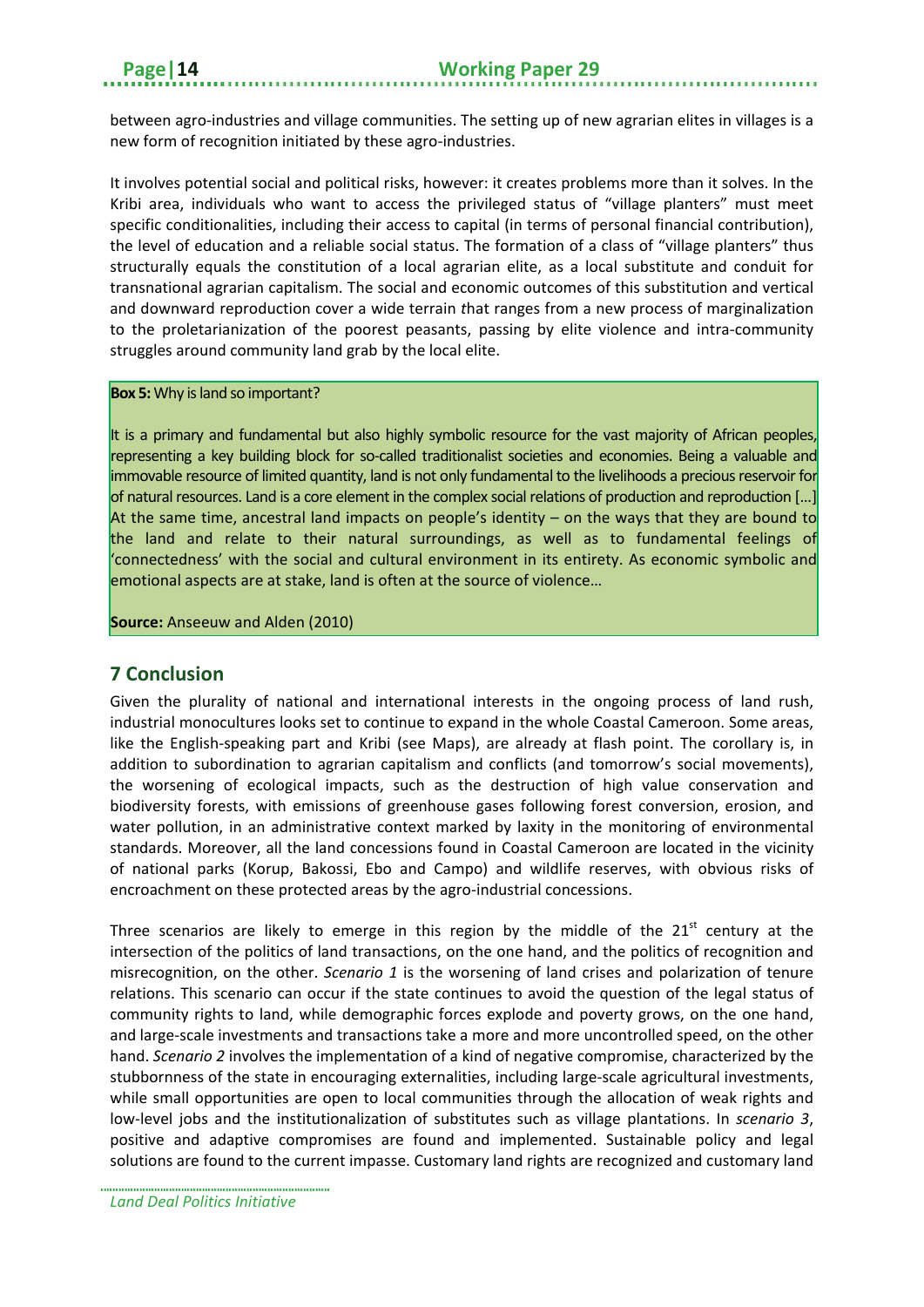is titled as collective property. Contracts between the state and land investors therefore involve the local communities as rights-holders.

#### <span id="page-18-0"></span>**References**

- **1.** AldenWily, L, 2011. *A qui appartient cette terre ? Le statut de la propriété foncière coutumière au Cameroun*. Yaoundé/Brussels/London, CED/FERN/RFF.
- **2.** Alexander, J.C. et Lara, M.P., 1996. Honneth's new critical theory of recognition. *New Left Review* 220, pp. 126-136.
- **3.** Anderson, S.S.C., 2009. *Hegel's Theory of Recognition. From Oppression to Ethical Liberal Modernity.*New York, Continuum.
- **4.** Anyangwe, C., 1984. Land tenure and interests in land in Cameroonian indigenous law. *Cameroon Law Review* 27, pp. 29-41.
- **5.** Ardener, E., 1956. *The Coastal Bantu of the Cameroons*. International African Institute, London.
- **6.** Ardener, E., 1996. *Kingdom on Mount Cameroon.* Oxford, Berghahn.
- **7.** Assembe, S., Brockhaus, M. and Lescuyer, G., 2013. An Assessment of Effectiveness, Efficiency and Equity of Benefit Sharing schemes under Large Scale Agriculture: Lessons from Land Fees in Cameroon. In Press, *European Journal for Development Research*.
- **8.** Austen, R.A., 1977. Slavery among coastal middlemen the Duala of Cameroon. In: Kopytoff, I. and Miers, S. (eds), *Slavery in Africa. Historical and anthropological perspectives.* Madison, University of Wisconsin Press, pp. 305-333.
- **9.** Bakoumé, C., Jannot, C., Rafflegeau, S., Ndigui, B. and Weise, S., 2002. Revue du secteur rural Le Palmier à Huile. Study Report, Yaoundé, IRAD/CIRAD/IITA/FAO.
- **10.** Barrows, R. and Roth, M., 1990. Land Tenure and Investment in African Agriculture. Theory and Evidence. *The Journal of Modern African Studies* 28(2), pp. 265-297.
- **11.** Bernstein, H., 1979. African peasantries: a theoretical framework. *Journal of Peasant Studies* 6(4), pp. 412-443.
- **12.** Berdeman, S.H., 1968. The Cameroon Development Corporation (CDC) : Partner in national growth. Unpublished Study Report, Bota, CDC.
- **13.** Borras, S.M., 2009. Agrarian change and peasant studies: changes, continuities and challenges an introduction. *Journal of Peasant Studies* 36(1), pp. 5-31.
- **14.** Borras, S. M., Edelman, M. and Kay, C., 2008. Transnational Agrarian Movements: Origins and Politics, Campaigns and Impacts. *The Journal of Agrarian Change* 8(2-3), pp. 169-204.
- **15.** Cotula, L., 2011. Land deals in Africa: What is in the contracts? London, IIED.
- **16.** Coutula, L. 2012. The impact of international political economy of the global land rush: A critical appraisal of trends, scale, geography and drivers. *Journal of PeasantStudies* 39(3-4), pp. 649-680.
- **17.** Courade, G., 1984. Des complexes agro-industriels qui coûtent cher: la priorité agro-industrielle dans l'agriculture camerounaise. *Politique Africaine* 14, pp. 75-91.
- **18.** Deranty, J.-P. and Renault, E., 2007. Politizing Honnthe's Theory of Recognition. *Thesis Eleven* 88, pp.92-111.
- **19.** Diaw, M.C., 1997. Si, Nda Bot and Ayong: Shifting cultivation, land-use property rights in the South of Cameroon, Network Paper 21e, ODI Rural Development Forestry Network, London.
- **20.** Diaw, M. C. and Njomkap, J.C.S., 1998. La terre et le droit. Une anthropologie institutionnelle de la tenure coutumière, de la jurisprudence et du droit fonciers chez les peuples bantou et pygmées du Cameroun forestier méridional forestier. Document de travail, Yaoundé, INADES Formation.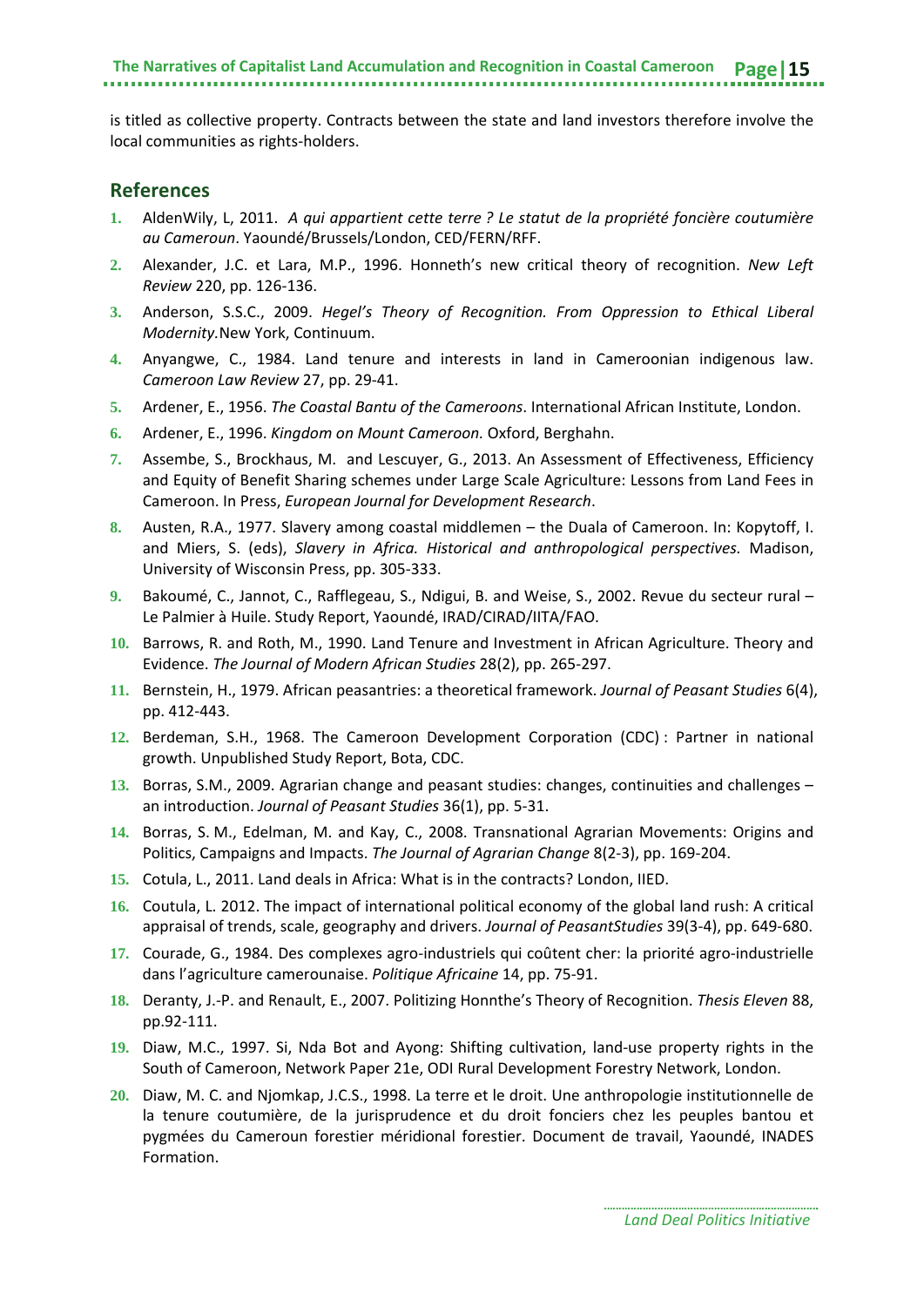- **21.** Ekwe, S., 2003. Les Bakweris veulent leurs terres. *Nouvelle Expression* 87, pp. 4-5.
- **22.** Etoga, E.F., 1971. *Sur les chemins du développement.Essaid'histoire des faitséconomiques du Cameroun.* Yaoundé, Editions CEPMAE.
- **23.** Finken, M., 1996.*Communes etgestionmunicipale au Cameroun.*Douala, Presses du Groupe Saint-François.
- **24.** Fraser, N., 2000. Rethinking Recognition. *New Left Review* 3, pp. 107-120.
- **25.** Gerber, J-F., 2009. Résistances contre deux géants industriels en Forêt Tropicale. Rapport d'étude, Montevideo, Mouvement Mondial pour les Forêts Tropicales.
- **26.** Geschiere, P., 1985. Imposing capitalist dominance through the state: the multifarious role of the colonial state in Africa. In: van Binsbergen, W. and Geschiere, P. (eds), *Old modes of production and capitalist encroachment: anthropological explorations in Africa*. London, Routledge and Keegan Paul, pp. 94–143.
- **27.** Geschiere, P., 1993. Chiefs and colonial rule in Cameroon inventing chieftaincy, French and British style. *Africa* 63, pp. 151-175.
- **28.** Gobina, S., Chambon, B.andChuba, P., 2002. *Review of the rural sector – Rubber.* Unpublished Study Report, Yaoundé, IRAD /CIRAD / IITA / FAO.
- **29.** Gonné, B., 2010. *Karal*land: Family cultural patrimony or a commercialized product on the Diamaré Plain ? In : Anseeuw, W. and Alden, C. (eds), *The Struggle Over Land in Africa. Conflicts, Politics and Change.* Cape Town, HSRC Press, pp. 71-84.
- **30.** Hall, R., 2010. Two cycles of land policy in South Africa: Tracing the contours. In: Anseeuw, W. and Alden, C. (eds), *The Struggle Over Land in Africa. Conflicts, Politics and Change.* Cape Town, HSRC Press, pp. 175-190.
- **31.** Hall, R., 2012. The next Great Trek? South Africa farmers move north. *Journal of Peasant Studies* 39(3-4), pp. 823-843.
- **32.** Hédin, L., 1930. *Etude sur la forêt et les bois du Cameroun.* Paris, Librairie Larose.
- **33.** Honneth, A., 1996. *The Struggle for Recognition: The Moral Grammar of Social Conflicts*. Cambridge, MIT Press,
- **34.** Honneth, A., 2006. La Société du Mépris. Vers une Nouvelle Critique Sociale. Paris, Edition La Découverte.
- **35.** Hoyle, D. et Levang, P., 2012. Le développement du palmier à huile au Cameroun. Research Report, Yaoundé, WWF.
- **36.** Karsenty, A. et Ongolo, S., 2012. Les terres agricoles et les forêts dans la mondialisation: de la Tentation de l'accaparement à la diversification des modèles? *Cahier Demeter* 13, pp. 99-108.
- **37.** Kelly, A.B., 2011. Conservation practice as primitive accumulation. *Journal of Peasant Studies* 38(4), pp. 683-701.
- **38.** Kenfack, P.E., 2012. Régime foncier au Cameroun. Un état des lieux inquiétant. *Les Cahiers de Mutations* 80, pp. 7-8.
- **39.** Konings, P., 1986. L'Etat, l'agro-industrie et la paysannerie au Cameroun.*Politique Africaine* 22, pp. 120-137.
- **40.** Konings, P. 1993. *Labour resistance in Cameroun. Mangerial strategies and labour resistance in the agro-industrial plantations of the Cameroon Development Corporation*. Leiden and London, African Studies Center and James Currey.
- **41.** Maquet, J. Kaké, I.B. and Suret-Canale, J., 1971. *Histoire de l'Afrique Centrale. Des origines au milieu du 20ème siècle.* Paris, Présence Africaine.
- **42.** Mbembe, A., 1986. Pouvoir de morts et langage des vivants : les errances de la mémoire nationaliste auCameroun.*Politique Africaine* 22, pp. 37-72.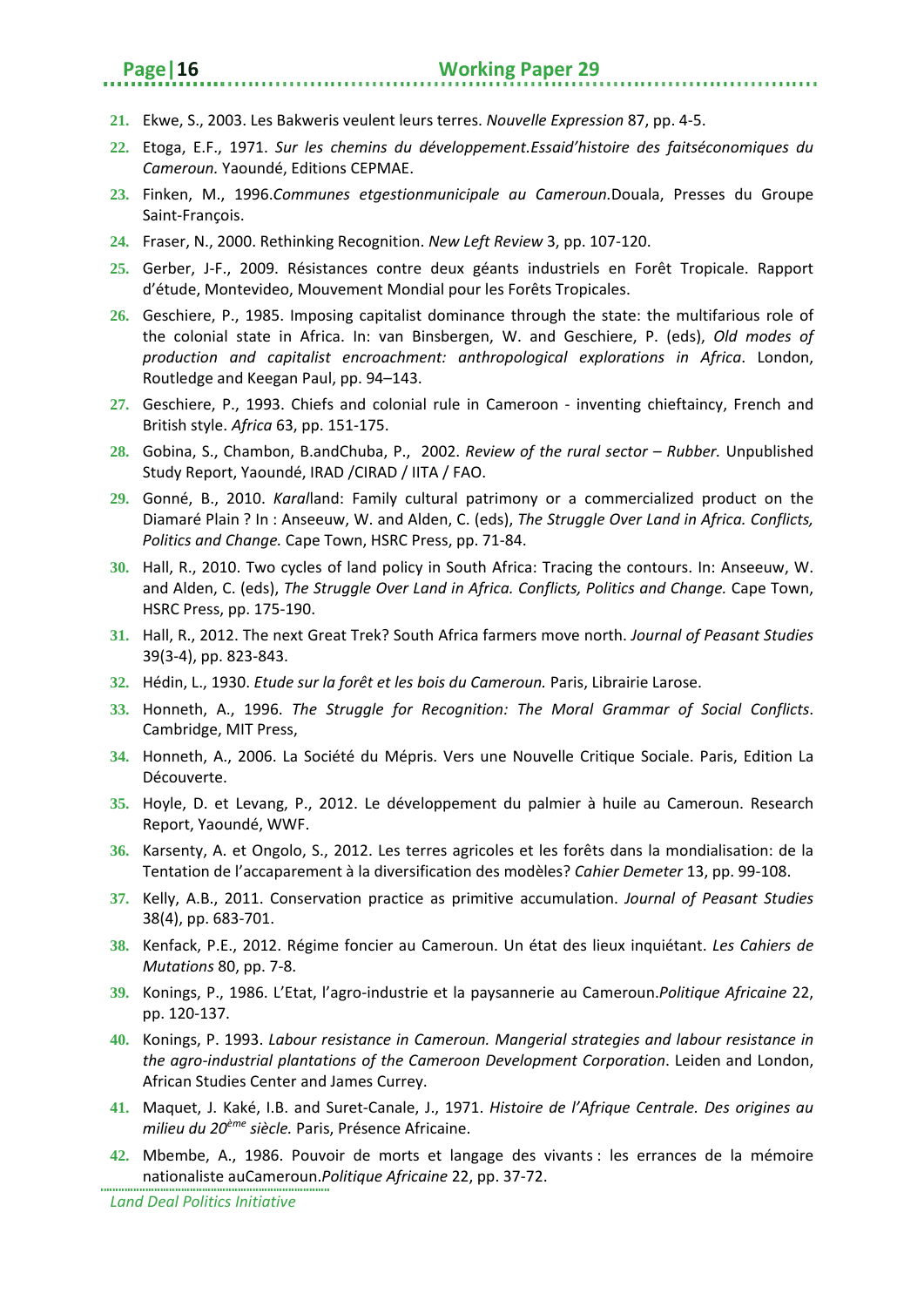- **43.** Mbembe, A., 1996.*La Naissance du Maquis au Sud Cameroun (1920-1960). Histoire de l'Usage de laRaison en Colonie.*Paris, Karthala.
- **44.** Moyo, S., 2008. *African Land Questions, AgrarianTransitionsandthe State. Contradictionsof Neo-Liberal Land Reforms.* Working Papers Series, Dakar, CODESRIA.
- **45.** Mveng, E., 1985. *Histoire du Cameroun.*Yaoundé, Editions Centred'Editionpourl'Enseignement et la Recherche.
- **46.** NebaShu, G. 2003. Detection and analysis of land cover dynamics in moist tropical rainforest of South Cameroon. Unpublished Msc Thesis, International Institute for Geo-Information Science and Earth Observation, Enschede, University of Enschede.
- **47.** Nguiffo, S., Kenfack, P.E. andMballa, N.,2008. L'incidence des loisfoncièreshistoriques et modernes sur les droitsfonciers des communautéslocales et autocthtones du Cameroun. Study Report, Moreton-in-Marsch, Forest Peoples Programme.
- 48. Nguiffo, S. and B. Schwartz, 2012. Le 13<sup>e</sup> Travail D'Héraklès? Etude sur la Concession Foncière SGSOC dans le Sud-Ouest Cameroun. Study Report, Yaoundé, CED.
- **49.** Ngoufo, R., Tessa, B. et Tchala, S., 2007. Etude environnementale stratégique des activités agroindustrielles de GMG HEVECAM s.a. en périphérie du Parc National de Campo–Ma'an. Study Report, Yaoundé, WWF and CEW.
- **50.** Nyamnjoh, F. B. and Englund, H., 2004. *Rights and the Politics of Recognition in Africa.*London, Zed Books.
- **51.** Peluso, N.L. and Lund, C., 2011. New frontiers of land control: Introduction. *The Journal of Peasant Studies* 38(4), pp. 667-681.
- **52.** Oakland Institute, 2012. Massive Deforestation Portrayed as Sustainable Development.The Deceit of Herakles Farm in Cameroon. Land Deal Brief, Oakland, Oakland Institute.
- **53.** Oyono, P.R., 2004. Les acteurs de l'exploitation forestière et l'usage des terres. In Bigombé, P. (ed), Le Retournement de l'Etat Forestier. L'Envers de Processus d'Exploitation Forestière au Cameroun. Yaoundé, Presses de l'UCAC, pp. 52-69.
- **54.** Oyono, P.R., 2005. The Foundations of the *Conflit de Langage* over Land and Forests in Southern Cameroon. *African Study Monographs* 26(3), pp.115-144.
- **55.** Oyono, P.R., 2009. Etat, Communautés Locales et Changement du Statut des Forêts. DualismeLégal Exclusifdans le Littoral Camerounais. Unpublished Study Report, Edéa and Washington, DC, Cameroon Ecology and RRI.
- **56.** Oyono, P.R., Mala, W. and Tonyé, J., 2004. Rigidity versus adaptation: Contribution to the debate on agricultural viability and forest sustainability in Southern Cameroon. *Culture & Agriculture* 25 (2), pp. 22-36.
- **57.** Oyono, P.R., et.al. 2010. Le Parc National de Campo-Ma'anet la Conversion Catégorielle des Droits des Communautés Locales. Study Report, Yaoundé, CED and RRI.
- **58.** Oyono, P.R., Biyong, M.B. and Kombo Samba, S., 2012. Beyond the Decade of Policy and Community Euphoria: The State of Livelihoods under New Local Forest Rights in Rural Community. *Conservation and Society* 10(2), pp. 173-181.
- **59.** Pourtois, H., 2009. La reconnaissance: une question de justice? Une critique de l'approche de Nancy Fraser. *Politiques et Sociétés* 28 (3), pp. 164-176.
- **60.** Puépi, B., 2010.Land Ownership Conflict in Cameroon. Statutory versus Customary.GIM International *Newsletter* 24(12), pp. 6-7.
- **61.** Renault, E., 2000.*Mépris Social. Ethique et Politique de la Reconnaissance.*Editions du Passant, Bègles.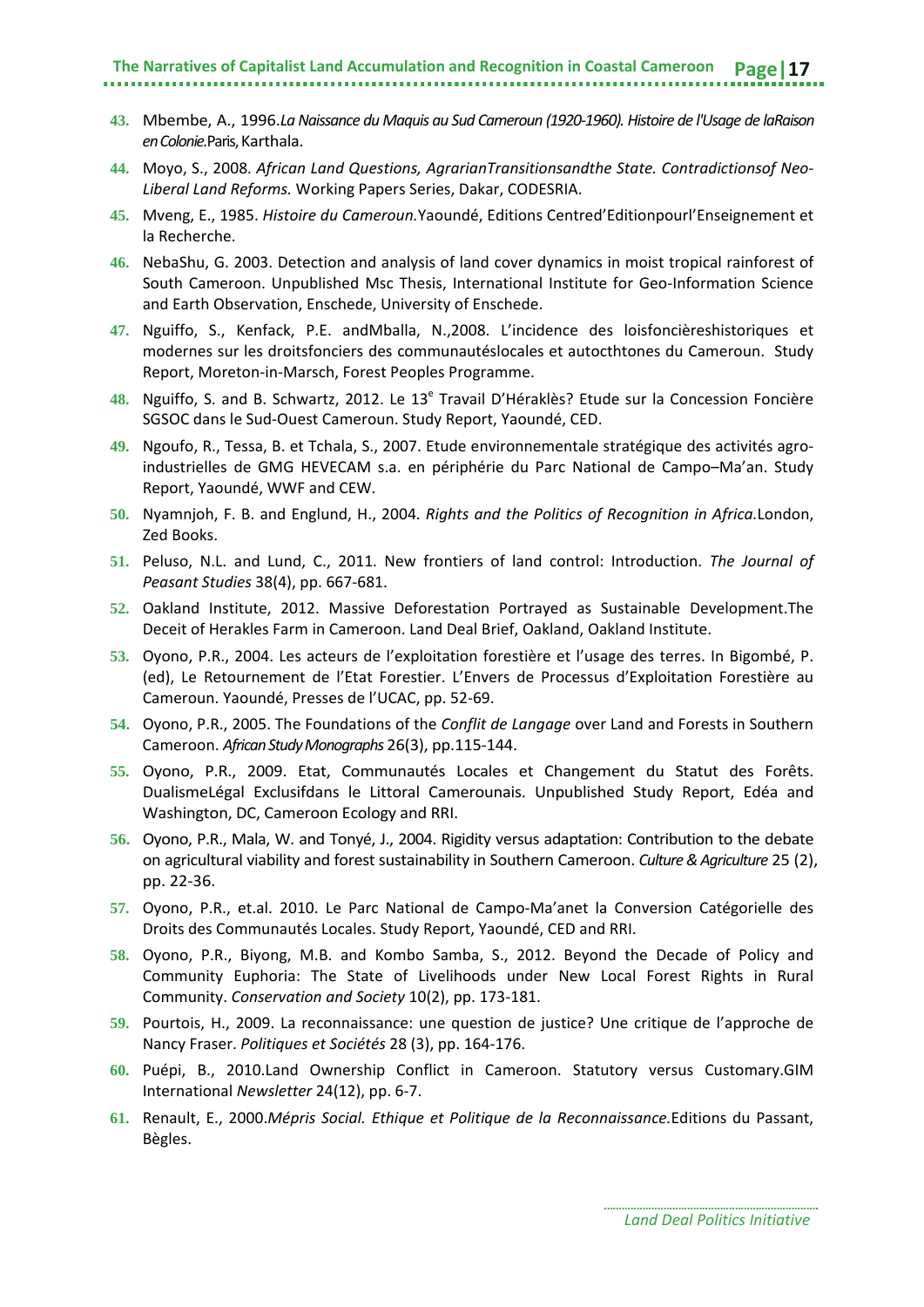- **62.** Ribot, J.C., 2011. Choix, Reconnaissance et Effets de la Décentralisation sur la Démocratie. Document de travail 5, Visby, Centre Suédois International pour la démocratie locale.
- **63.** Richards, M., 2013. Impacts sociaux et environnementaux des acquisitions des terres à grande échelle destinées à l'agriculture en Afrique, en particulier en Afrique Occidentale et Centrale. Study Report, Washington, RRI.
- **64.** Rudin, H., 1938. *German in the Cameroons, 1884-1914.A case study on modern imperialism*. New Haven, Yale University Press.
- **65.** Schwartz, B., Hoyle, D. and Nguiffo, S., 2012. Emerging trends of land-use conflicts in Cameroon. Study Report, Yaoundé, REFULA/WWF/CED.
- **66.** Smolek, M., 2004. Debating Agrarian Capitalism: A Rejoinder to Albritton. *The Journal of Peasant Studies* 31 (2), pp. 276-305.
- **67.** Taylor, C.M., 1992. *Multiculturalism. Examining the Politics of Recognition*. Princeton, Princeton UniversityPress.
- **68.** Tchawa, P.,2012. Cession des Terres au Cameroun.*Les Cahiers de Mutation* 80, pp. 4-5.
- **69.** White, B., et al. 2012.The new enclosures. Critical perspectives on corporate land deals. *Journal of Peasant Studies*39 (3-4), pp. 619-647.

*Land Deal Politics Initiative*